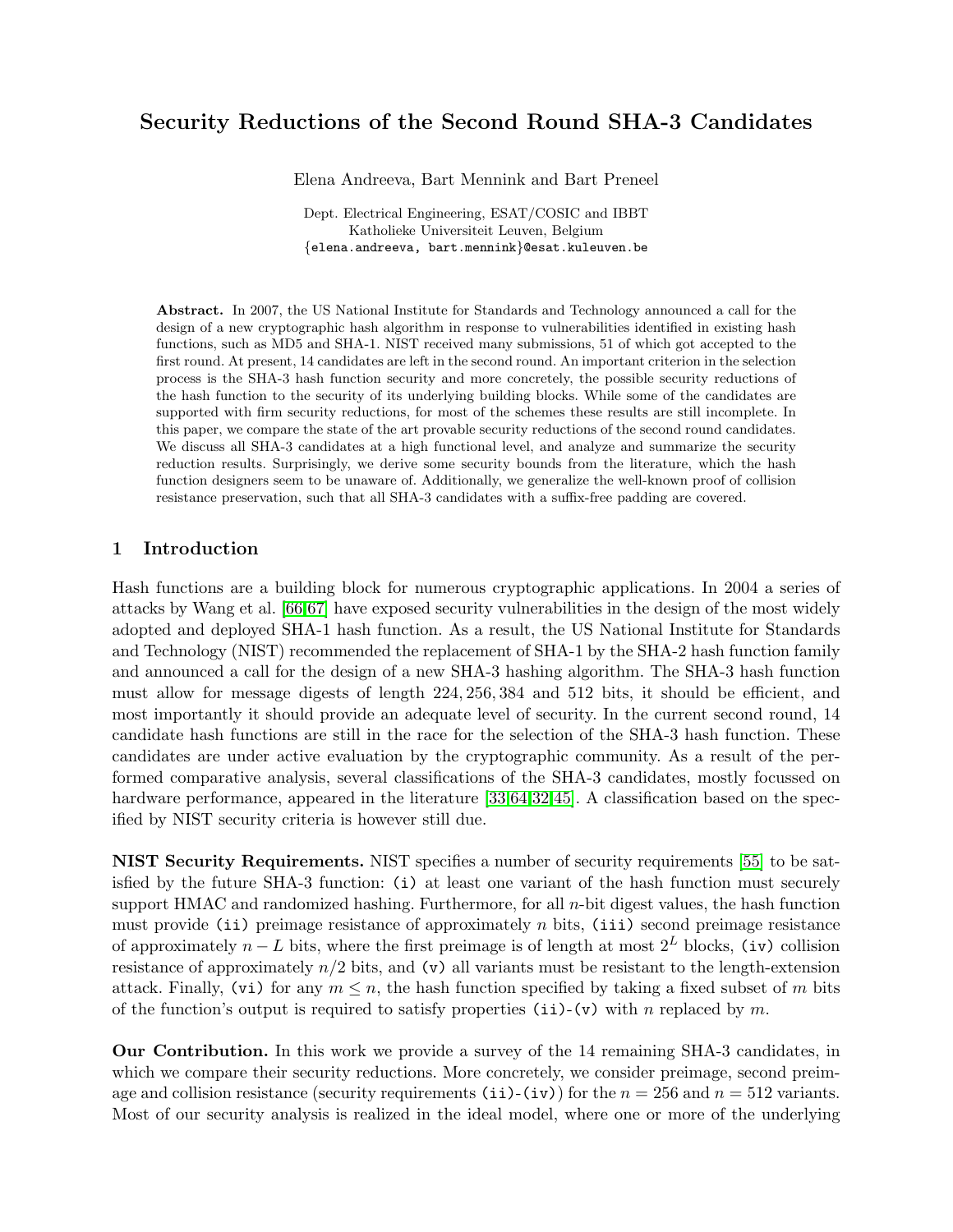integral building blocks (e.g., the underlying block cipher or permutation(s)) are assumed to be ideal, i.e. random primitives. Additionally, to argue collision resistance we extend the standard proof of Merkle-Damgård collision resistance  $[27,53]$  $[27,53]$  to cover all SHA-3 candidate hash functions with a suffix-free padding (App. [A\)](#page-15-0). Notice that the basic Merkle-Damgård proof does not suffice in the presence of a final transformation and/or a chopping.

Furthermore, we consider the indifferentiability of the candidates. Informally, indifferentiability guarantees that a design has no structural design flaws [\[26\]](#page-13-3), and in particular (as formally proven in App. [B\)](#page-16-0) an indifferentiability result provides upper bounds on the advantage of finding preimages, second preimages and collisions.

Our main contribution consists in performing a comparative survey of the existing security results on the 14 hash function candidates and results derivable from earlier works on hash functions, and suggesting possible research directions aimed at resolving some of the identified open problems.

Section [2](#page-1-0) briefly covers the notation, and the basic principles of hash function design. In Sect. [3,](#page-4-0) we consider all candidates from a provable security point of view. We give a high level algorithmic description of each hash function, and discuss the existing security results. All results are summarized in Table [1.](#page-12-0) We conclude the paper with Sect. [4](#page-10-0) and give some final remarks on the security comparison.

## <span id="page-1-0"></span>2 Preliminaries

For a positive integer value  $n \in \mathbb{N}$ , we denote by  $\mathbb{Z}_2^n$  the set of bit strings of length n, and by  $(\mathbb{Z}_2^n)^*$ the set of strings of length a positive multiple of  $n$  bits. We denote by  $\mathbb{Z}_2^*$  the set of bit strings of arbitrary length. If x, y are two bit strings, their concatenation is denoted by  $x||y$ . By |x| we denote the length of a bit string x, and for  $m, n \in \mathbb{N}$  we denote by  $\langle m \rangle_n$  the encoding of m as an n-bit string. The function  $\mathsf{chop}_n(x)$  chops off n bits of a bit string x.

Throughout, we use a unified notation for all candidates. The value n denotes the output size of the hash function,  $l$  the size of the chaining value, and  $m$  the number of message bits compressed in one iteration of the compression function. A padded message is always parsed as a sequence of  $k \geq 1$  message blocks of length m bits:  $(M_1, \ldots, M_k)$ .

#### 2.1 Security Notions

In this section we investigate the security of the hash functions in the 'ideal model' and the more classical 'generic' security.

**Security in the ideal model.** In the ideal model, a *compressing* function  $F$  (either on fixed or arbitrary input lengths) that uses one or more underlying building blocks is viewed insecure if there exists a successful information-theoretic adversary that has only query access to the idealized underlying primitives of  $F$ . The complexity of the attack is measured by the number of queries q to the primitive made by the adversary. In this work it is clear from the context which of the underlying primitives is assumed to be ideal. The three main security properties required from the SHA-3 hash function are preimage, second preimage and collision resistance. For each of these three notions, with  $\mathbf{Adv}_{F}^{\text{atk}}$ , where atk  $\in \{\text{pre}, \text{sec}, \text{col}\},$  we denote the maximum advantage of an adversary to break the function  $F$  under the security notion atk. The advantage is the probability function taken over all random choices of the underlying primitives, and the maximum is taken over all adversaries that make at most  $q$  queries to their oracles.

Additionally, we consider the indifferentiability of the SHA-3 candidates. The indifferentiability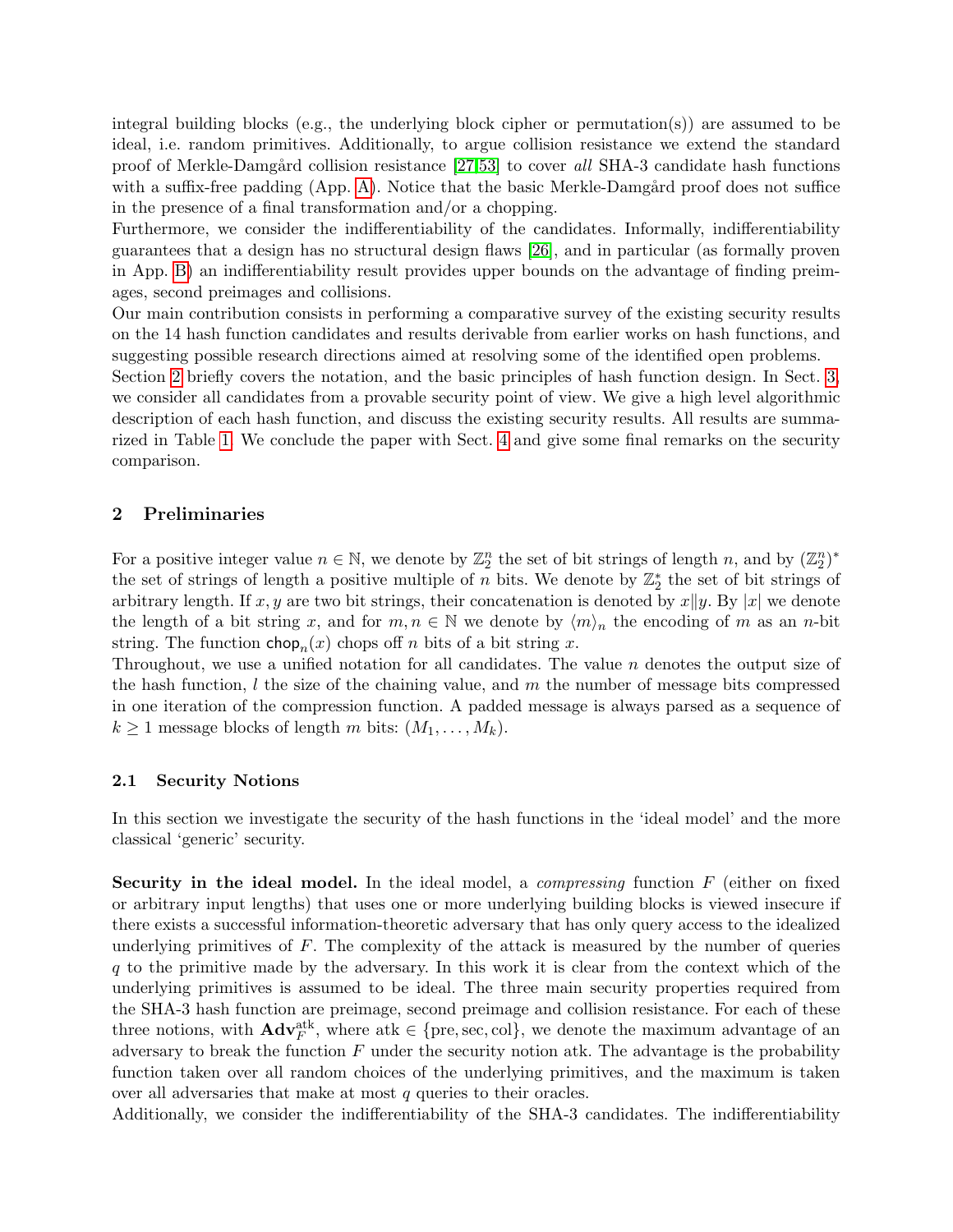framework introduced by Maurer et al. [\[52\]](#page-14-6) is an extension of the classical notion of indistinguishability, and ensures that a hash function has no structural defects. We denote the indifferentiability security of a hash function  $\mathcal H$  by  $\mathbf{Adv}_{\mathcal H}^{\text{pro}}$ , maximized over all distinguishers making at most  $q$  queries of maximal length  $K \geq 0$  message blocks to their oracles. We refer to [\[26\]](#page-13-3) for a formal definition. An indifferentiability bound guarantees security of the hash function against specific attacks. In particular, one can obtain a bound on  $\mathbf{Adv}_{\mathcal{H}}^{\text{atk}},$  for any security notion atk:  $\mathbf{Adv}_{\mathcal{H}}^{\text{atk}} \leq \mathbf{Pr}_{RO}^{\text{atk}} + \mathbf{Adv}_{\mathcal{H}}^{\text{pro}},$ where  $\Pr_{RO}^{\text{atk}}$  denotes the success probability of a generic attack against H under atk. This bound is proven in Thm. [2](#page-16-1) (App. [B\)](#page-16-0).

Generic security. The *generic collision resistance security* in the context of this work deals with analyzing the collision resistance of hash functions in the standard model. A hash function  $\mathcal{H}$  is called generically  $(t, \varepsilon)$  collision resistant if no adversary running in time at most t can find two different messages M, M' such that  $\mathcal{H}(M) = \mathcal{H}(M')$  with advantage more than  $\varepsilon$ . We denote by  $\text{Adv}_{\mathcal{H}}^{\text{gcd}}$  the generic collision resistance security of the function  $\mathcal{H}$ , maximized over all 'efficient' adversaries. We refer the reader to [\[59](#page-14-7)[,58](#page-14-8)[,3\]](#page-13-4) for a more formal discussion.

To argue generic collision resistance security of the hash function  $H$  (as domain extenders of fixed input length compression functions) we use the composition result of [\[27,](#page-13-2)[53\]](#page-14-5) and extend it to a wider class of suffix-free hash functions (App. [A\)](#page-15-0). This result concludes the collision resistance of the hash function  $H$  assuming collision resistance security guarantees from the underlying compression functions. We then translate ideal model collision resistance security results on the compression functions via the latter composition to ideal model collision results on the hash function (expressed by  $\text{Adv}_{\mathcal{H}}^{\text{col}}$ ). A generic collision result, generally speaking, applies to a wider class of schemes for which no bounds on the collision resistance security of the underlying compression functions is known, e.g. for BLAKE and BMW.

If a compressing function  $F$  outputs a bit string of length  $n$ , one expects to find collisions with high probability after approximately  $2^{n/2}$  queries (due to the birthday attack). Similarly, (second) preimages can be found with high probability after approximately  $2^n$  queries<sup>[1](#page-2-0)</sup>. Moreover, finding second preimages is provably harder than finding collisions, and similar for preimages (depending on the specification of F) [\[59\]](#page-14-7). Formally, we have  $\Omega(q^2/2^n) = \mathbf{Adv}_{F}^{\text{col}} = O(1)$ ,  $\Omega(q/2^n) = \mathbf{Adv}_{F}^{\text{sec}} \leq$  $\mathbf{Adv}_{F}^{\text{col}},$  and  $\Omega(q/2^{n}) = \mathbf{Adv}_{F}^{\text{pre}} \leq \mathbf{Adv}_{F}^{\text{col}} + \varepsilon$ , where  $\varepsilon$  is negligible if F is a variable input length compressing function. In the remainder, we will consider these bounds for granted, and only include security results that improve either of these bounds. A bound is called *tight* if the lower and upper bound are the same up to a constant factor, and optimal if the bound is tight with respect to the original lower bound.

#### 2.2 Compression Function Design Strategies

A common way to build compression functions is to base it on a block cipher [\[57,](#page-14-9)[21,](#page-13-5)[62\]](#page-14-10), or on a (limited number of) permutation(s) [\[20](#page-13-6)[,60](#page-14-11)[,61\]](#page-14-12). Preneel et al. [\[57\]](#page-14-9) analyzed and categorized 64 block cipher based compression functions. Twelve of them are formally proven secure by Black et al. [\[21\]](#page-13-5). These results have been recently generalized by Stam [\[62\]](#page-14-10). Interestingly, the latter result implies security bounds for some compression functions that do not fit in the PGV-model, like ECHO, Hamsi and SIMD. Throughout, by 'PGVx' we denote the  $x<sup>th</sup>$  type compression function

<span id="page-2-0"></span> $1$  Kelsey and Schneier [\[42\]](#page-14-13) describe a second preimage attack on the Merkle-Damgård hash function that requires at most approximately  $2^{n-L}$  queries, where the first preimage is of length at most  $2^L$  blocks. This attack does, however, not apply to all SHA-3 candidates. In particular, the wide-pipe SHA-3 candidates remain mostly unaffected due to their increased internal state.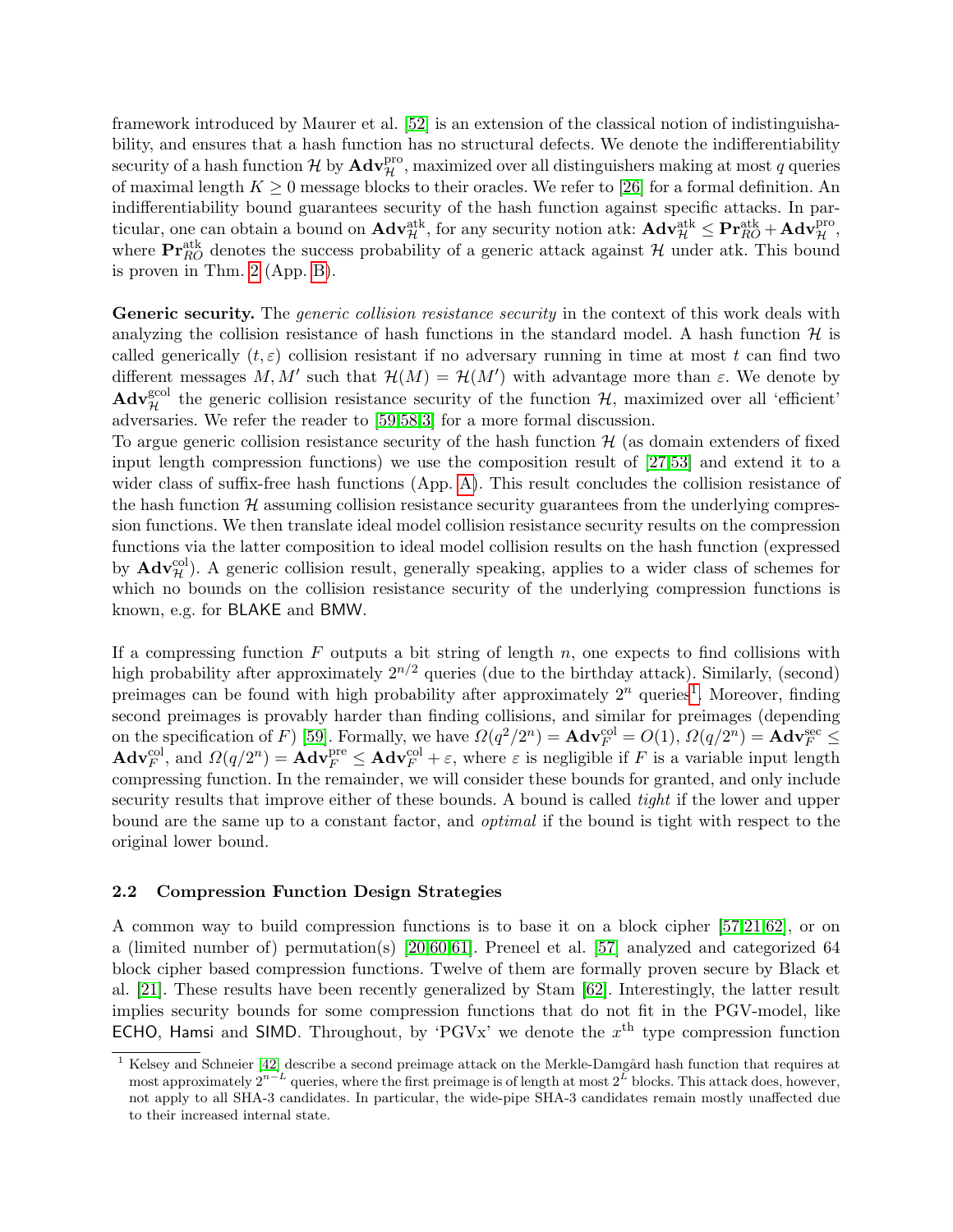of [\[57\]](#page-14-9). We note that PGV1, PGV3 and PGV5 are better known as the Matyas-Meyer-Oseas, the Miyaguchi-Preneel and the Davies-Meyer compression functions, respectively.

In the context of permutation based compression functions, Black et al. [\[20\]](#page-13-6) analyzed 2l- to l-bit compression functions based on one l-bit permutation, and proved them insecure. This result has been generalized by Rogaway and Steinberger [\[60\]](#page-14-11), Stam [\[61\]](#page-14-12) and Steinberger [\[63\]](#page-14-14) to compression functions with arbitrary input and output sizes, and an arbitrary number of underlying permutations. Their bounds indicate the number of queries required to find collisions or preimages for permutation based compression functions.

#### 2.3 Hash Function Design Strategies

In order to allow the hashing of arbitrarily long strings, all SHA-3 candidates employ a specific mode of operation. Central to all designs is the iterated hash function principle [\[47\]](#page-14-15): on input of an initialization vector IV, the iterated hash function  $\mathcal{H}^f$  based on the compression function f proceeds a padded message  $(M_1, \ldots, M_k)$  as follows:

$$
\mathcal{H}^f(\mathsf{IV}; M_1, \dots, M_k) = h_k, \text{ where: } h_0 = \mathsf{IV},
$$
  

$$
h_i = f(h_{i-1}, M_i) \text{ for } i = 1, \dots, k.
$$

This principle is also called the plain Merkle-Damgård (MD) design [\[53,](#page-14-5)[27\]](#page-13-2). Each of the 14 remaining candidates is based on this design, possibly followed by a final transformation (FT), and/or a chop-function<sup>[2](#page-3-0)</sup>.

The padding function pad :  $\mathbb{Z}_2^* \to (\mathbb{Z}_2^m)^*$  is an injective mapping that transforms a message of arbitrary length to a message of length a multiple of  $m$  bits (the number of message bits compressed in one compression function iteration). Most of the candidates employ a sufficiently strong padding rule (cf. App. [C\)](#page-16-2). Additionally, in some of the designs the message blocks are compressed along with specific counters or tweaks, which may strengthen the padding rule. We distinguish between 'prefix-free' and/or 'suffix-free' padding.

A padding rule is called suffix-free, if for any distinct  $M, M'$ , there exists no bit string X such that  $\mathsf{pad}(M') = X \|\mathsf{pad}(M)$ . The plain MD design with any suffix-free padding (also called MD-strengthening [\[47\]](#page-14-15)) preserves collision resistance [\[53,](#page-14-5)[27\]](#page-13-2). We generalize this result in Thm. [1](#page-15-1) (App. [A\)](#page-15-0): informally, this preservation result also holds if the iteration is finalized by a distinct compression function and/or the chop-function. Other security properties, like preimage resistance, are however not preserved in the MD design [\[3\]](#page-13-4). It is also proven that the MD design with a suffix-free padding need not necessarily be indifferentiable [\[26\]](#page-13-3). However, the MD construction is indifferentiable if it ends with a chopping function or a final transformation, both when the underlying compression function is ideal or when the hash function is based on a PGV compression function [\[26,](#page-13-3)[39,](#page-14-16)[51\]](#page-14-17).

A padding rule is called **prefix-free**, if for any distinct  $M, M'$ , there exists no bit string X such that  $\textsf{pad}(M') = \textsf{pad}(M) \| X$ . It has been proved that the MD design, based on ideal compression function or ideal PGV construction, with prefix-free padding is indifferentiable from a random oracle [\[25](#page-13-7)[,26](#page-13-3)[,39](#page-14-16)[,51\]](#page-14-17). Security notions like collision-resistance, are however not preserved in the MD design with prefix-free only padding.

<span id="page-3-0"></span><sup>&</sup>lt;sup>2</sup> A function g is a final transformation if it differs from f, and is applied to the final state, possibly with the injection of an additional message block. The chop-function is not considered to be (a part of) a final transformation.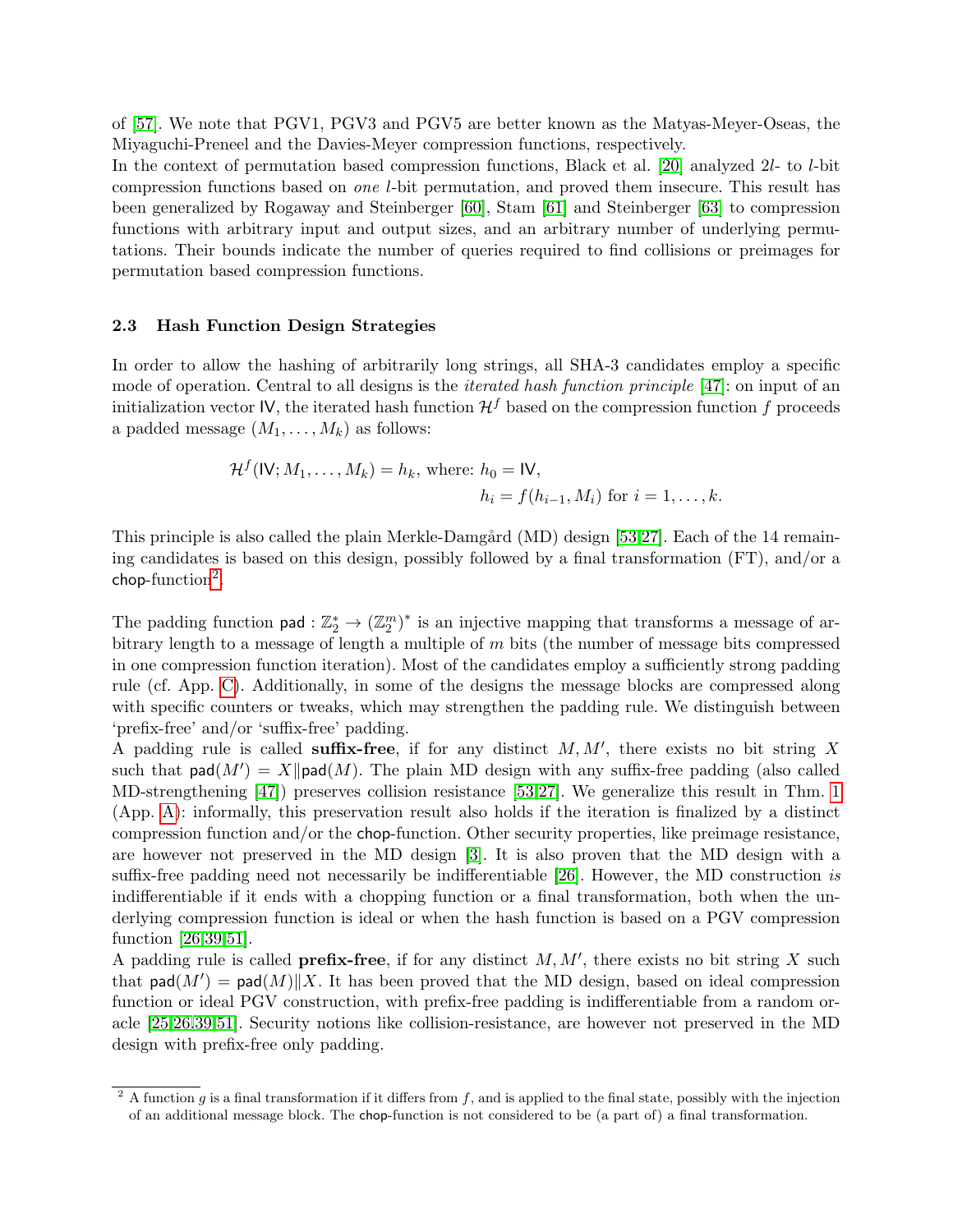HAIFA design. A concrete design based on the MD principle is the HAIFA construction [\[18\]](#page-13-8). In HAIFA the message is padded in a specific way so as to solve some deficiencies of the original MD construction: in the iteration, each message block is accompanied with a fixed (optional) salt of s bits and a (mandatory) counter  $C_i$  of t bits. The counter  $C_i$  keeps track of the number of message bits hashed so far, and equals 0 by definition if the  $i<sup>th</sup>$  block does not contain any message bits. Partially due to the properties of this counter, the HAIFA padding rule is suffix- and prefix-free. As a consequence, the construction preserves collision resistance (cf. Thm. [1\)](#page-15-1) and the indifferentiability results of [\[26\]](#page-13-3) carry over. For the HAIFA design, these indifferentiability results are improved in [\[16\]](#page-13-9). Furthermore, the HAIFA construction is proven secure against second preimage attacks if the underlying compression function is assumed to behave like an ideal primitive [\[23\]](#page-13-10).

Wide-pipe design. In the wide-pipe design [\[50\]](#page-14-18), the iterated state size is significantly larger than the final hash output: at the end of the iteration, a fraction of the output of a construction is discarded. As proved in [\[26\]](#page-13-3), the MD construction with a distinct final transformation and/or chopping at the end is indifferentiable from a random oracle.

Sponge functions. We do not explicitly consider sponge functions [\[15\]](#page-13-11) or their generalization [\[1\]](#page-11-0) as a specific type of construction: all SHA-3 candidates known to be sponge(-like) functions, CubeHash, Fugue, JH, Keccak and Luffa, can be described in terms of the chop-MD construction (possibly with a final transformation before or instead of the chopping).

## <span id="page-4-0"></span>3 SHA-3 Hash Function Candidates

In this section, we analyze the security of the 14 remaining SHA-3 candidates in more detail. For simplicity, we only consider the proposals of the SHA-3 candidates that output digests of 256 or 512 bits. Observe that in many candidate SHA-3 hash function families, the algorithms that output 224 or 384 bits are the same as the 256- or 512-bits algorithms, except for an additional chopping at the end. Particularly, the results of [\[26\]](#page-13-3) and Thm. [1](#page-15-1) carry over in most of the cases. The same remark applies to requirement (vi) of NIST.

- Requirement (i). All designers claim that their proposal can safely be used in HMAC mode [\[9\]](#page-13-12) or for randomized hashing [\[41\]](#page-14-19), and we do not discuss it here;
- Requirements (ii)-(iv). Preimage, second preimage and collision resistance of each hash function are discussed in this section. Additionally, we consider the indifferentiability of the candidates;
- Requirement (v). All hash function candidates are secure against the length extension attack, and thus we do not discuss it further.

Below, we examine the SHA-3 candidate hash functions in more detail. Each paragraph contains an informal discussion for each of the second round SHA-3 candidates and their security reduction results. The mathematical descriptions of the (abstracted) designs are given in Fig. [1,](#page-5-0) and the candidates' padding functions are summarized in App. [C.](#page-16-2) The concrete security results for all current candidate hash functions are summarized in Table [1.](#page-12-0) More precisely, for each candidate and each security notion, this table includes the security bound, as far as it exists, and the underlying assumption.

**3.1.** The **BLAKE** hash function [\[6\]](#page-13-13) is a HAIFA construction. The message blocks are accompanied with a HAIFA-counter, and more generally, the function employs a suffix- and prefix-free padding rule. The compression function  $f$  is block cipher based<sup>[3](#page-4-1)</sup>. It moreover employs an injective linear

<span id="page-4-1"></span><sup>&</sup>lt;sup>3</sup> As observed in [\[6,](#page-13-13) Sect. 5], the core part of the compression function can be seen as a permutation keyed by the message, which we view here as a block cipher.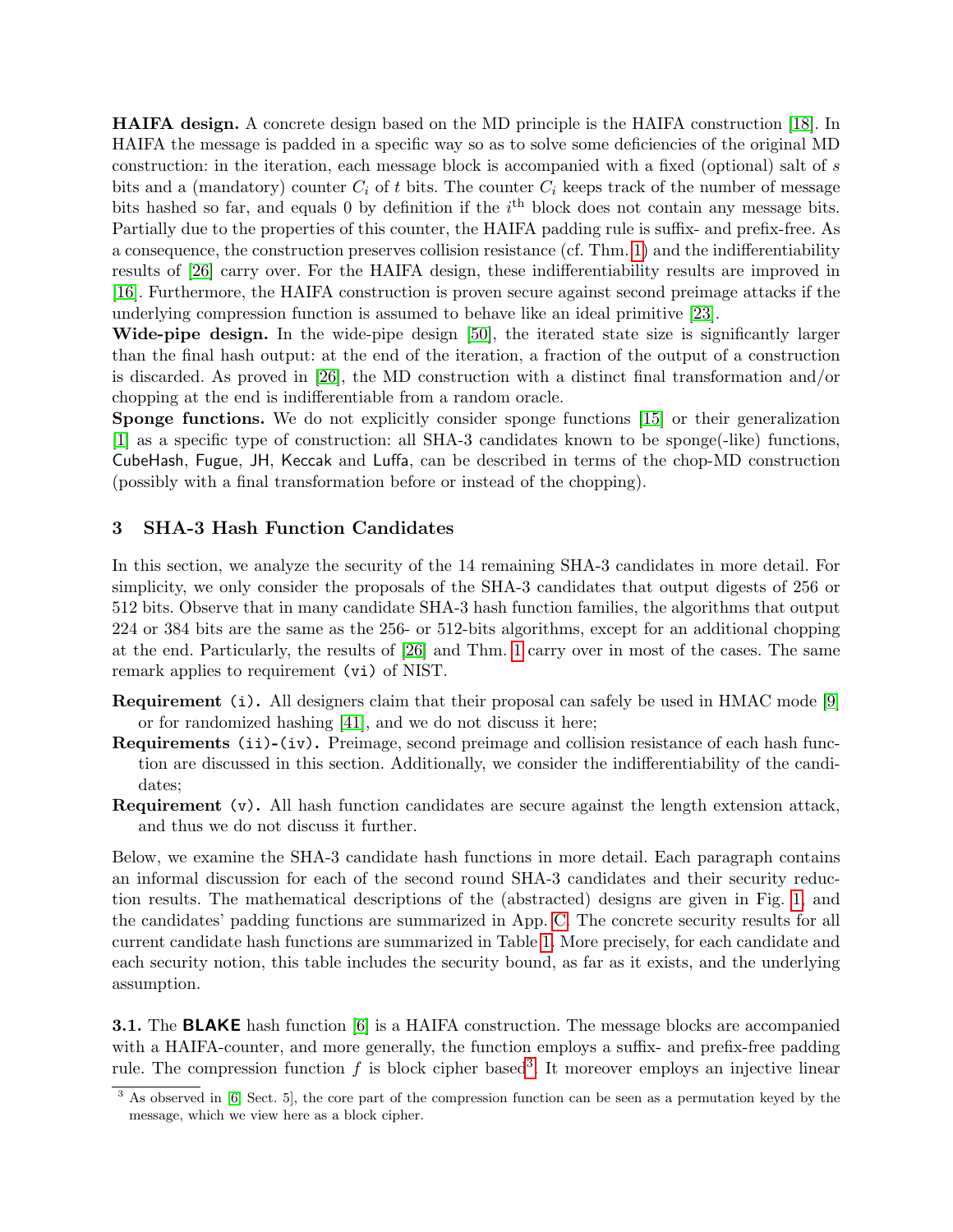| <b>BLAKE:</b>                                                                                                                           |                                                                                                                                                                          |
|-----------------------------------------------------------------------------------------------------------------------------------------|--------------------------------------------------------------------------------------------------------------------------------------------------------------------------|
| $(n, l, m, s, t) \in \{(256, 256, 512, 128, 64),$                                                                                       | JH:                                                                                                                                                                      |
| (512, 512, 1024, 256, 128)                                                                                                              | $(n, l, m) \in \{(256, 1024, 512), (512, 1024, 512)\}\$                                                                                                                  |
| $E: \mathbb{Z}_2^{2l} \times \mathbb{Z}_2^m \to \mathbb{Z}_2^{2l}$ a block cipher                                                       | $P: \mathbb{Z}_2^l \to \mathbb{Z}_2^l$ a permutation                                                                                                                     |
| $L: \mathbb{Z}_2^{l+s+t} \to \mathbb{Z}_2^{2l}, L': \mathbb{Z}_2^{2l} \to \mathbb{Z}_2^{l}$ linear functions                            | $f(h, M) = P(h \oplus (0^{l-m}    M)) \oplus (M    0^{l-m})$                                                                                                             |
| $f(h, M, S, C) = L'(E_M(L(h, S, C))) \oplus h \oplus (S \parallel S)$                                                                   | $JH(M) = h$ , where:                                                                                                                                                     |
| $\mathsf{BLAKE}(M) = h_k$ , where:                                                                                                      | $(M_1,\ldots,M_k) \leftarrow \text{pad}_8(M); h_0 \leftarrow \text{IV}$                                                                                                  |
| $(M_1, \ldots, M_k) \leftarrow \text{pad}_1(M); h_0 \leftarrow \text{IV}$                                                               | $h_i \leftarrow f(h_{i-1}, M_i)$ for $i = 1, \ldots, k$                                                                                                                  |
| $S \in \mathbb{Z}_2^s$ ; $(C_i)_{i=1}^k$ HAIFA-counter                                                                                  | $h \leftarrow \mathsf{chop}_{l-n}[h_k]$                                                                                                                                  |
| $h_i \leftarrow f(h_{i-1}, M_i, S, C_i)$ for $i = 1, , k$                                                                               | Keccak:                                                                                                                                                                  |
| BMW:                                                                                                                                    | $(n, l, m) \in \{(256, 1600, 1088), (512, 1600, 576)\}\$                                                                                                                 |
| $(n, l, m) \in \{(256, 512, 512), (512, 1024, 1024)\}\$                                                                                 | $P: \mathbb{Z}_2^l \to \mathbb{Z}_2^l$ a permutation                                                                                                                     |
| $E: \mathbb{Z}_2^m \times \mathbb{Z}_2^l \to \mathbb{Z}_2^m$ a block cipher                                                             | $f(h, M) = P(h \oplus (M \  0^{l-m}))$                                                                                                                                   |
| $L: \mathbb{Z}_2^{\tilde{l}+m+l^2} \to \mathbb{Z}_2^{l^2}$ a compressing function<br>$f(h, M) = L(h, M, E_h(M))$                        | $\textsf{Keccak}(M) = h$ , where:                                                                                                                                        |
| $g(h) = f(\mathsf{IV}', h)$                                                                                                             | $(M_1, \ldots, M_k) \leftarrow \text{pad}_9(M); h_0 \leftarrow \text{IV}$                                                                                                |
|                                                                                                                                         | $h_i \leftarrow f(h_{i-1}, M_i)$ for $i = 1, \ldots, k$<br>$h \leftarrow \text{chop}_{l-n} [h_k]$                                                                        |
| $BMW(M) = h$ , where:<br>$(M_1,\ldots,M_k) \leftarrow \text{pad}_2(M); h_0 \leftarrow \text{IV}$                                        |                                                                                                                                                                          |
| $h_i \leftarrow f(h_{i-1}, M_i)$ for $i = 1, \ldots, k$                                                                                 | Luffa:                                                                                                                                                                   |
| $h \leftarrow \textsf{chop}_{l-n} [g(h_k)]$                                                                                             | $(n, l, m, w) \in \{(256, 768, 256, 3), (512, 1278, 256, 5)\}\$<br>$P_i: \mathbb{Z}_2^m \to \mathbb{Z}_2^m$ $(i = 1, \ldots, w)$ permutations                            |
| CubeHash:                                                                                                                               | $L:\mathbb{Z}_2^{wm+m} \to \mathbb{Z}_2^{wm}, L':\mathbb{Z}_2^{wm} \to \mathbb{Z}_2^m$ linear functions                                                                  |
| $(n, l, m) \in \{(256, 1024, 256), (512, 1024, 256)\}\$                                                                                 | $f(h, M) = (P_1(h'_1) \  \cdots \  P_w(h'_w))$                                                                                                                           |
| $P: \mathbb{Z}_2^l \to \mathbb{Z}_2^l$ a permutation                                                                                    | where $(h'_1, , h'_w) = L(h, M)$                                                                                                                                         |
| $f(h, M) = P(h \oplus (M \  0^{l-m}))$                                                                                                  | $g(h) = (L'(h)  L'(f(h, 0m)))$                                                                                                                                           |
| $g(h) = P^{10}(h \oplus (0^{992} \ 1\  0^{31}))$                                                                                        | $Luffa(M) = h$ , where:                                                                                                                                                  |
| CubeHash $(M) = h$ , where:                                                                                                             | $(M_1,\ldots,M_k)\leftarrow \mathsf{pad}_{10}(M);\ h_0\leftarrow \mathsf{IV}$                                                                                            |
| $(M_1,\ldots,M_k) \leftarrow \mathsf{pad}_3(M); h_0 \leftarrow \mathsf{IV}$                                                             | $h_i \leftarrow f(h_{i-1}, M_i)$ for $i = 1, \ldots, k$                                                                                                                  |
| $h_i \leftarrow f(h_{i-1}, M_i)$ for $i = 1, \ldots, k$                                                                                 | $h \leftarrow \textsf{chop}_{512-n}[g(h_k)]$                                                                                                                             |
| $h \leftarrow \textsf{chop}_{l-n} [g(h_k)]$                                                                                             | Shabal:                                                                                                                                                                  |
| ECHO:                                                                                                                                   | $(n, l, m) \in \{(256, 1408, 512), (512, 1408, 512)\}\$                                                                                                                  |
| $(n, l, m, s, t) \in \{(256, 512, 1536, 128, 64/128),$                                                                                  | $E: \mathbb{Z}_2^{896} \times \mathbb{Z}_2^{1024} \to \mathbb{Z}_2^{896}$ a block cipher<br>$f(h, C, M) = (y_1, h_3 - M, y_3)$                                           |
| $(512, 1024, 1024, 256, 64/128)\}$<br>$E: \mathbb{Z}_2^{2048} \times \mathbb{Z}_2^{s+t} \rightarrow \mathbb{Z}_2^{2048}$ a block cipher | where $h \in \mathbb{Z}_2^l \rightarrow h = (h_1, h_2, h_3) \in \mathbb{Z}_2^{384+m+m}$                                                                                  |
| $L: \mathbb{Z}_2^{2048} \to \mathbb{Z}_2^l$ a linear function                                                                           | and $(y_1, y_3) = E_{M, h_3}(h_1 \oplus (0^{320}    C), h_2 + M)$                                                                                                        |
| $f(h, M, S, C) = L(E_{S, C}(h  M) \oplus (h  M))$                                                                                       |                                                                                                                                                                          |
|                                                                                                                                         |                                                                                                                                                                          |
|                                                                                                                                         | $\textsf{Shabal}(M) = h$ , where:                                                                                                                                        |
| $\mathsf{ECHO}(M) = h$ , where:                                                                                                         | $(M_1, \ldots, M_k) \leftarrow \text{pad}_{11}(M); h_0 \leftarrow \text{IV}$                                                                                             |
| $(M_1,\ldots,M_k) \leftarrow \mathsf{pad}_4(M); h_0 \leftarrow \mathsf{IV}$                                                             | $h_i \leftarrow f(h_{i-1}, \langle i \rangle_{64}, M_i)$ for $i = 1, \ldots, k$<br>$h_{k+i} \leftarrow f(h_{k+i-1}, \langle k \rangle_{64}, M_k)$ for $i = 1, \ldots, 3$ |
| $S \in \mathbb{Z}_2^s$ ; $(C_i)_{i=1}^k$ HAIFA-counter<br>$h_i \leftarrow f(h_{i-1}, M_i, S, C_i)$ for $i = 1, , k$                     | $h \leftarrow \text{chop}_{l-n} [h_{k+3}]$                                                                                                                               |
| $h \leftarrow \text{chop}_{l-n} [h_k]$                                                                                                  | <b>SHAvite-3:</b>                                                                                                                                                        |
| <b>Fugue:</b>                                                                                                                           | $(n, l, m, s, t) \in \{(256, 256, 512, 256, 64),$                                                                                                                        |
| $(n, l, m) \in \{(256, 960, 32), (512, 1152, 32)\}\$                                                                                    |                                                                                                                                                                          |
| $P, P: \mathbb{Z}_2^l \to \mathbb{Z}_2^l$ permutations                                                                                  | $E: \mathbb{Z}_2^l \times \mathbb{Z}_2^{m+s+t} \rightarrow \mathbb{Z}_2^l \text{ a block cipher}$                                                                        |
|                                                                                                                                         | $f(h, M, S, \overline{C}) = E_{M, S, C}(h) \oplus h$                                                                                                                     |
| $L: \mathbb{Z}_2^l \times \mathbb{Z}_2^m \to \mathbb{Z}_2^l$ a linear function<br>$f(h, M) = P(L(h, M))$                                | $\operatorname{\mathsf{SHArite-3}}(M)=h_k,$ where:                                                                                                                       |
| $Fugue(M) = h$ , where:                                                                                                                 | $(M_1,\ldots,M_k) \leftarrow \text{pad}_{12}(M); h_0 \leftarrow \text{IV}$                                                                                               |
| $(M_1,\ldots,M_k)\leftarrow \text{pad}_5(M);\ h_0\leftarrow \textsf{IV}$                                                                | $S \in \mathbb{Z}_2^s$ ; $(C_i)_{i=1}^k$ HAIFA-counter                                                                                                                   |
| $h_i \leftarrow f(h_{i-1}, M_i)$ for $i = 1, \ldots, k$                                                                                 | $h_i \leftarrow f(h_{i-1}, M_i, S, C_i)$ for $i = 1, , k$                                                                                                                |
| $h \leftarrow \mathsf{chop}_{l-n}[P(h_k)]$                                                                                              | SIMD:                                                                                                                                                                    |
| Grøsti:                                                                                                                                 | $(n, l, m) \in \{(256, 512, 512), (512, 1024, 1024)\}\$                                                                                                                  |
| $(n, l, m) \in \{(256, 512, 512), (512, 1024, 1024)\}\$                                                                                 | $E, \tilde{E}: \mathbb{Z}_2^l \times \mathbb{Z}_2^m \to \mathbb{Z}_2^l$ block ciphers<br>$f(h, M) = L(h, E_M(h \oplus M))$                                               |
| $P, Q: \mathbb{Z}_2^l \to \mathbb{Z}_2^l$ permutations<br>$f(h, M) = P(h \oplus M) \oplus Q(M) \oplus h$                                | $g(h, M) = L(h, E_M(h \oplus M))$                                                                                                                                        |
| $g(h) = P(h) \oplus h$                                                                                                                  |                                                                                                                                                                          |
| $Grøstl(M) = h$ , where:                                                                                                                | $\overline{\mathsf{SIMD}}(M) = h$ , where:<br>$(M_1, \ldots, M_k) \leftarrow \text{pad}_{13}(M); h_0 \leftarrow \text{IV}$                                               |
| $(M_1,\ldots,M_k) \leftarrow \mathsf{pad}_{6}(M); h_0 \leftarrow \mathsf{IV}$                                                           | $h_i \leftarrow f(h_{i-1}, M_i)$ for $i = 1, \ldots, k-1$                                                                                                                |
| $h_i \leftarrow f(h_{i-1}, M_i)$ for $i = 1, \ldots, k$                                                                                 | $h_k \leftarrow g(h_{k-1}, M_k)$                                                                                                                                         |
| $h \leftarrow \mathsf{chop}_{l-n} [g(h_k)]$                                                                                             | $h \leftarrow \textsf{chop}_{l-n} [h_k]$                                                                                                                                 |
| Hamsi:                                                                                                                                  | Skein:                                                                                                                                                                   |
| $(n, l, m) \in \{(256, 256, 32), (512, 512, 64)\}\$                                                                                     | $(n, l, m) \in \{(256, 512, 512), (512, 512, 512)\}\$                                                                                                                    |
| $P, \tilde{P}: \mathbb{Z}_2^{2n} \to \mathbb{Z}_2^{2n}$ permutations                                                                    | $E: \mathbb{Z}_2^m \times \mathbb{Z}_2^{128} \times \mathbb{Z}_2^l \to \mathbb{Z}_2^m$ a tweakable block cipher                                                          |
| $Exp: \mathbb{Z}_2^{n\ell} \to \mathbb{Z}_2^{n}$ a linear code<br>$f(h, M) = h \oplus \text{chop}_n[P(\text{Exp}(M)  h)]$               | $f(h, \tilde{T}, M) \stackrel{\sim}{=} E_{h,T}(M) \oplus M$                                                                                                              |
| $g(h, M) = h \oplus \text{chop}_n[P(\text{Exp}(M)  h)]$                                                                                 | Skein $(M) = h$ , where:<br>$(M_1,\ldots,M_k) \leftarrow \text{pad}_{14}(M); h_0 \leftarrow \text{IV}$                                                                   |
| $\text{Hamsi}(M) = h$ , where:                                                                                                          | $(T_i)_{i=1}^k$ round-specific tweaks                                                                                                                                    |
| $(M_1,\ldots,M_k) \leftarrow \text{pad}_7(M); h_0 \leftarrow \text{IV}$                                                                 | $h_i \leftarrow f(h_{i-1}, T_i, M_i)$ for $i = 1, \ldots, k$                                                                                                             |
| $h_i \leftarrow f(h_{i-1}, M_i)$ for $i = 1, , k - 1$<br>$h \leftarrow g(h_{k-1}, M_k)$                                                 | $h \leftarrow \mathsf{chop}_{l-n} [h_k]$                                                                                                                                 |

<span id="page-5-0"></span>Fig. 1. The padding rules employed by the functions are summarized in App. [C.](#page-16-2) In all algorithm descriptions, IV denotes an initialization vector,  $h$  denotes state values,  $M$  denotes message blocks, S denotes a (fixed) salt, C denotes a counter and T denotes a tweak. The functions  $L, L', \text{Exp}$ underlying BLAKE, BMW, ECHO, Fugue, Hamsi and Luffa, are explained in the corresponding section.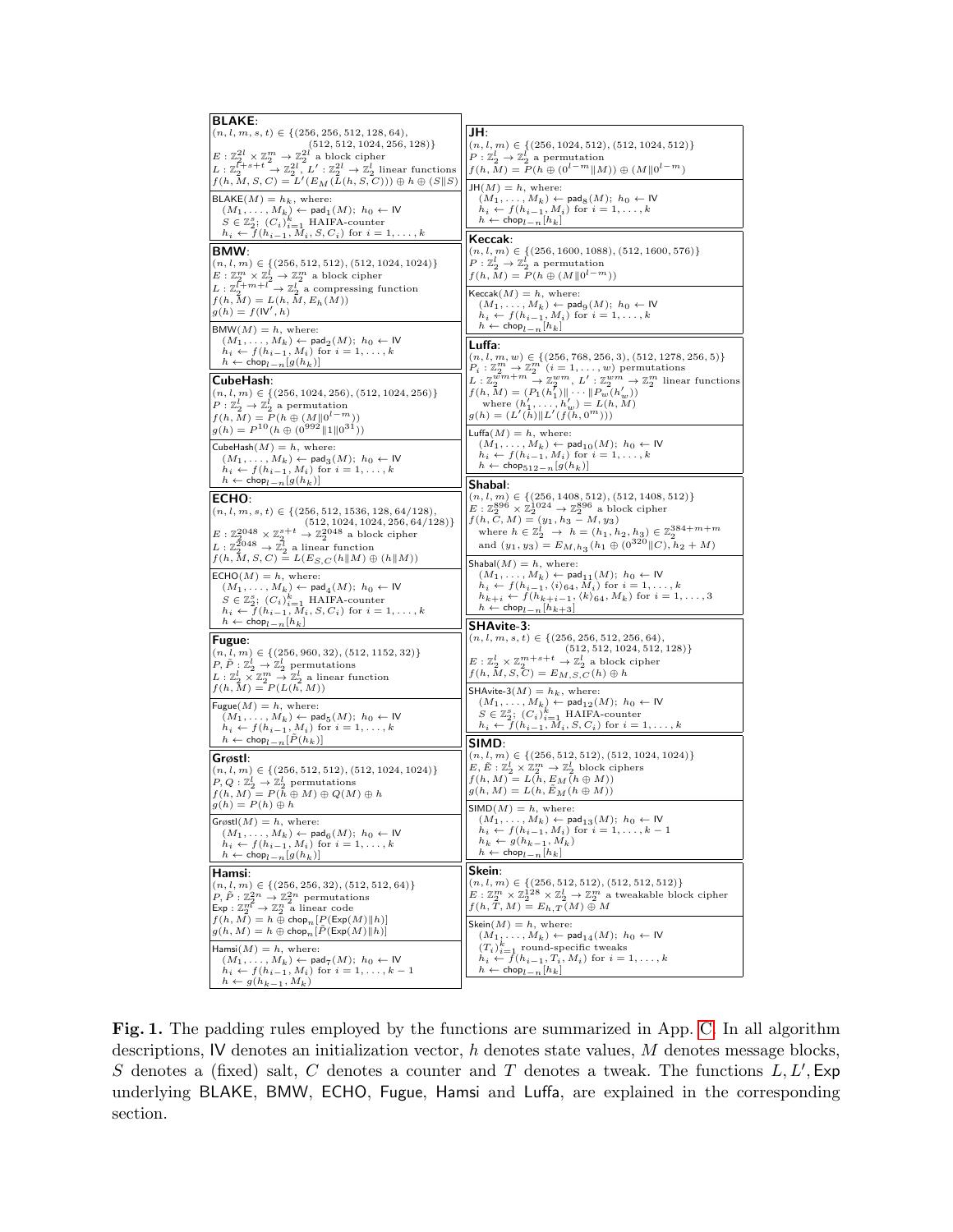function  $L$ , and a linear function  $L'$  that XORs the first and second halves of the input.

Security of BLAKE. The compression function of BLAKE shows similarities with the PGV5 compression function [\[21\]](#page-13-5), but no security results are known for this variation. The mode of operation of BLAKE is based on the HAIFA structure, and as a consequence all security properties regarding this type hold [\[18\]](#page-13-8). In particular, the design preserves collision resistance, and as a consequence we obtain  $\mathbf{Adv}_{\mathcal{H}}^{\text{col}} = \Theta(q^2/2^n)$  (if f is assumed ideal). Also, the design is secure against second preimage attacks. Additionally, a preimage for BLAKE implies a preimage for its last compression function, and we obtain  $\mathbf{Adv}_{\mathcal{H}}^{\text{pre}} = \Theta(q/2^n)$ . Furthermore, the BLAKE hash function is indifferentiable from a random oracle if the underlying compression function is assumed to be ideal, due to the HAIFA counter [\[26,](#page-13-3)[16\]](#page-13-9).

3.2. The Blue Midnight Wish (BMW) hash function [\[38\]](#page-14-20) is a chop-MD construction, with a final transformation before chopping. The hash function employs a suffix-free padding rule. The com-pression function f is block cipher based<sup>[4](#page-6-0)</sup>, and the final transformation g consists of the same compression function with the chaining value processed as a message, and with an initial value as chaining input. The compression function employs a function  $L$  which consists of two compression functions with specific properties as specified in [\[38\]](#page-14-20).

Security of BMW. The compression function of BMW shows similarities with the PGV3 compression function [\[21\]](#page-13-5), but no security results are known for this variation. Thm. [1](#page-15-1) applies to BMW, where the final transformation has no message block as input, and as a consequence we obtain  $\mathbf{Adv}_{\mathcal{H}}^{\text{col}} = \Theta(q^2/2^n)$  (if f is assumed ideal). Additionally, a preimage for BMW implies a preimage for its final transformation, and we obtain  $\mathbf{Adv}_{\mathcal{H}}^{\text{pre}} = \Theta(q/2^n)$ . Furthermore, albeit no indifferentiability proof for the BMW hash function is known, we note that BMW can be seen as a combination of the HMAC- and the chop-construction, both proven indifferentiable from a random oracle [\[26\]](#page-13-3). We remark that a distinguisher for the compression function of BMW is derived in [\[5\]](#page-13-14).

3.3. The CubeHash hash function [\[12\]](#page-13-15) is a chop-MD construction, with a final transformation before chopping. The compression function  $f$  is permutation based, and the final transformation  $g$ consists of flipping a certain bit in the state and applying 10 more compression function rounds on zero-messages.

Security of CubeHash. The compression function of CubeHash is based on one permutation<sup>[5](#page-6-1)</sup>, and collisions and preimages for the compression function can be found in one query to the permutation [\[20\]](#page-13-6). The CubeHash hash function is as parazoa design proven indifferentiable from a random oracle if the underlying permutation is assumed to be ideal [\[1\]](#page-11-0). Using Thm. [2,](#page-16-1) this indifferentiability bound additionally renders an optimal collision resistance bound for CubeHash,  $\mathbf{Adv}_{\mathcal{H}}^{\mathrm{col}} = \Theta(q^2/2^n)$ , as well as an improved upper bound  $O\left(\frac{q}{2^n} + \frac{q^2}{2^{l-1}}\right)$  $\frac{q^2}{2^{l-n}}$  on the preimage and second preimage resistance. Note that these bounds are optimal for the  $n = 256$  variant.

**3.4.** The **ECHO** hash function [\[11\]](#page-13-16) is a chop-HAIFA construction. The message blocks are accompanied with a HAIFA-counter, and more generally, the function employs a suffix- and prefix-free padding rule. The compression function  $f$  is block cipher based<sup>[6](#page-6-2)</sup>. It moreover employs a linear function  $L$  that chops the state in blocks of length  $l$  bits, and XORs these.

Security of ECHO. The compression function of ECHO is a 'chopped single call Type-I' com-

<span id="page-6-0"></span><sup>4</sup> As observed in [\[38\]](#page-14-20), the compression function can be seen as a generalized PGV3 construction, where the function  $f_0$  of [\[38\]](#page-14-20) defines the block cipher keyed with the chaining value.

<span id="page-6-1"></span> $5 \overline{\text{Effectively}}$ , this permutation consists of one simpler permutation executed 16 times iteratively.

<span id="page-6-2"></span> $6$  As observed in [\[11\]](#page-13-16), the core part of the compression function can be seen as a permutation keyed by the salt and counter, which we view here as a block cipher. This cipher is AES-based.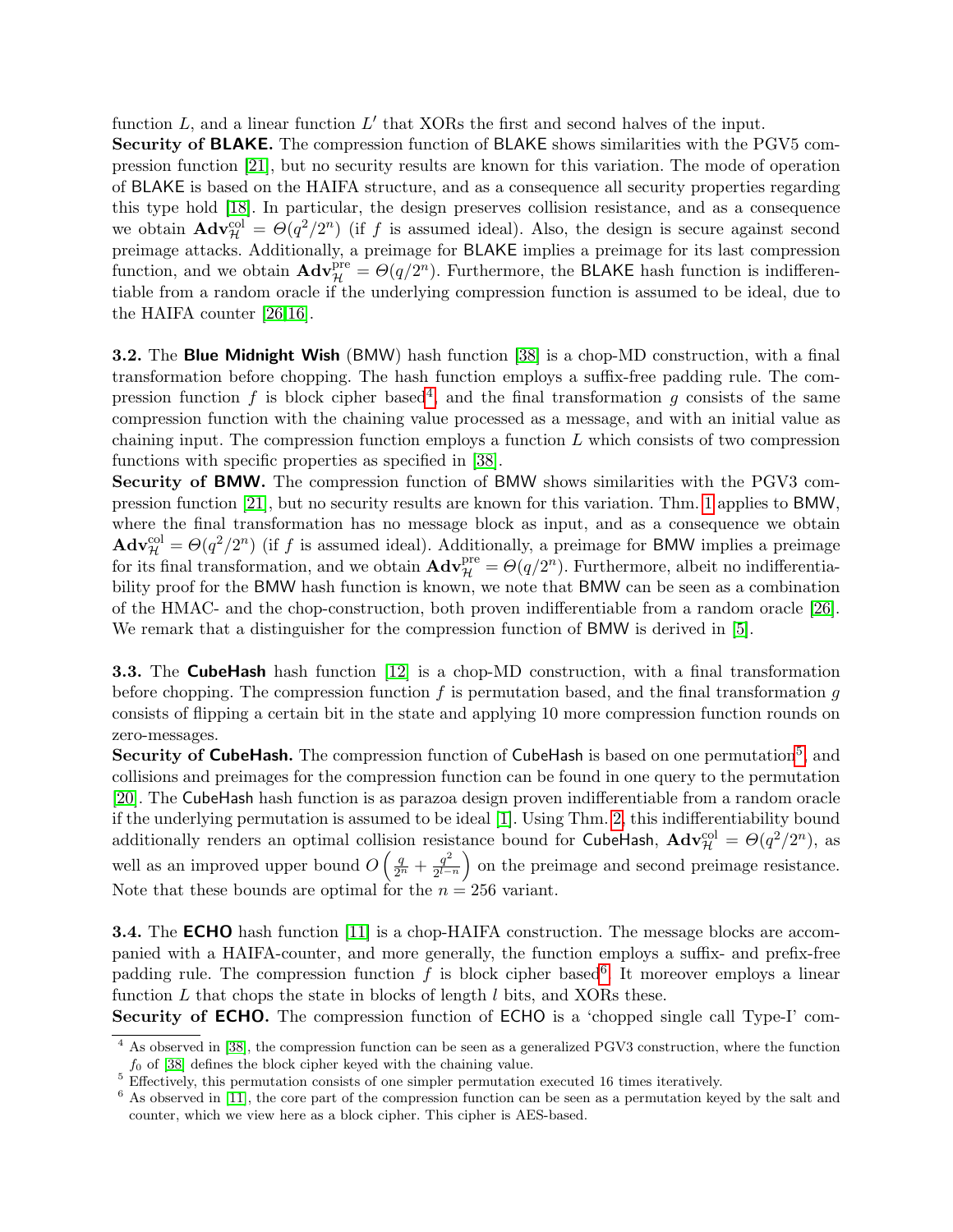pression function in the categorization of [\[62\]](#page-14-10). Therefore, the results of [\[62,](#page-14-10) Thm. 15] carry over, yielding optimal security bounds for the compression function. Observe that these results can easily be adjusted to obtain bound  $\mathbf{Adv}_{\mathsf{chopp} \circ f}^{\text{col}} = \Theta(q^2/2^n)$ . ECHO is a combination of HAIFA and chop-MD, but it is unclear whether all HAIFA security properties hold after chopping. Still, Thm. [1](#page-15-1) applies to ECHO, and as a consequence we obtain  $\mathbf{Adv}_{\mathcal{H}}^{\text{col}} = \Theta(q^2/2^n)$ . Additionally, a preimage for ECHO implies a preimage for its last compression function, and we obtain  $\mathbf{Adv}_{\mathcal{H}}^{\text{pre}} = \Theta(q/2^n)$ . Furthermore, the ECHO hash function would be indifferentiable from a random oracle if the underlying compression function is assumed to be ideal, due to the chopping function at the end [\[26\]](#page-13-3). However, the compression function of ECHO is easily differentiable from a random oracle [\[35\]](#page-13-17), and we cannot directly apply the results of [\[26\]](#page-13-3).

**3.5.** The **Fugue** hash function [\[40\]](#page-14-21) is a chop-MD construction, with a final transformation before chopping. The hash function employs a suffix-free padding rule. The compression function  $f$  is permutation based, and the final transformation consists of a permutation  $\tilde{P}$  which differs from  $P$ in the parametrization. The compression function employs a linear function  $L$  for message injection (TIX of [\[40\]](#page-14-21)).

Security of Fugue. The compression function of Fugue is based on one permutation, and collisions and preimages for the compression function can be found in one query to the permutation [\[20\]](#page-13-6). As a consequence, the result of Thm. [1](#page-15-1) is irrelevant, even though the padding rule of Fugue is suffix-free. The Fugue hash function is as parazoa design proven indifferentiable from a random oracle if the underlying permutations P and  $\tilde{P}$  are assumed to be ideal [\[1\]](#page-11-0). Using Thm. [2,](#page-16-1) this indifferentiability bound additionally renders an optimal collision resistance bound for Fugue,  $\mathbf{Adv}_{\mathcal{H}}^{\text{col}} = \Theta(q^2/2^n)$ , as well as an improved upper bound  $O\left(\frac{q}{2^n} + \frac{q^2}{2^{l-m}}\right)$  $\frac{q^2}{2^{l-m-n}}$  on the preimage and second preimage resistance. Note that these bounds are optimal for the  $n = 256$  variant. We remark that a distinguisher for the final round of Fugue is derived in [\[8](#page-13-18)[,36\]](#page-13-19).

**3.6.** The **Gr**østl hash function [\[37\]](#page-14-22) is a chop-MD construction, with a final transformation before chopping. The hash function employs a suffix-free padding rule. The compression function  $f$  is permutation based, and the final transformation q is defined as  $q(h) = P(h) \oplus h$ .

Security of Grøstl. The compression function of Grøstl is permutation based, and the results of [\[60,](#page-14-11)[61\]](#page-14-12) apply. Furthermore, the preimage resistance of the compression function is analyzed in [\[34\]](#page-13-20), and an upper bound for collision resistance can be obtained easily. As a consequence, we obtain tight security bounds on the compression function,  $\mathbf{Adv}^{\text{pre}}_f = \Theta(q^2/2^l)$  and  $\mathbf{Adv}^{\text{col}}_f = \Theta(q^4/2^l)$ . Thm. [1](#page-15-1) applies to Grøstl, where the final transformation has no message block as input. Observe that we also have  $\mathbf{Adv}_{\mathsf{chop} \circ g}^{\mathsf{col}} = \Theta(q^2/2^n)$ , and as a consequence we obtain  $\mathbf{Adv}_{\mathcal{H}}^{\mathsf{col}} = \Theta(q^2/2^n)$ . Additionally, a preimage for Grøstl implies a preimage for its final transformation, and we obtain  $\mathbf{Adv}_{\mathcal{H}}^{\text{pre}} = \Theta(q/2^n)$ . Furthermore, the Grøstl hash function is proven indifferentiable from a random oracle if the underlying permutations are ideal [\[2\]](#page-11-1).

**3.7.** The **Hamsi** hash function [\[46\]](#page-14-23) is a MD construction, with a final transformation before chopping. The hash function employs a suffix-free padding rule. The compression function  $f$  is permutation based, but the last round is executed with a compression function  $g$  based on a permutation  $\overline{P}$  which differs from P in the parametrization. The compression functions employ a linear code Exp for message injection [\[46\]](#page-14-23).

Security of Hamsi. The compression function of Hamsi is a 'chopped single call Type-I' compression function in the categorization of [\[62\]](#page-14-10). Therefore, the results of [\[62,](#page-14-10) Thm. 15] carry over, yielding optimal security bounds for the compression function. Observe that these bounds also apply to the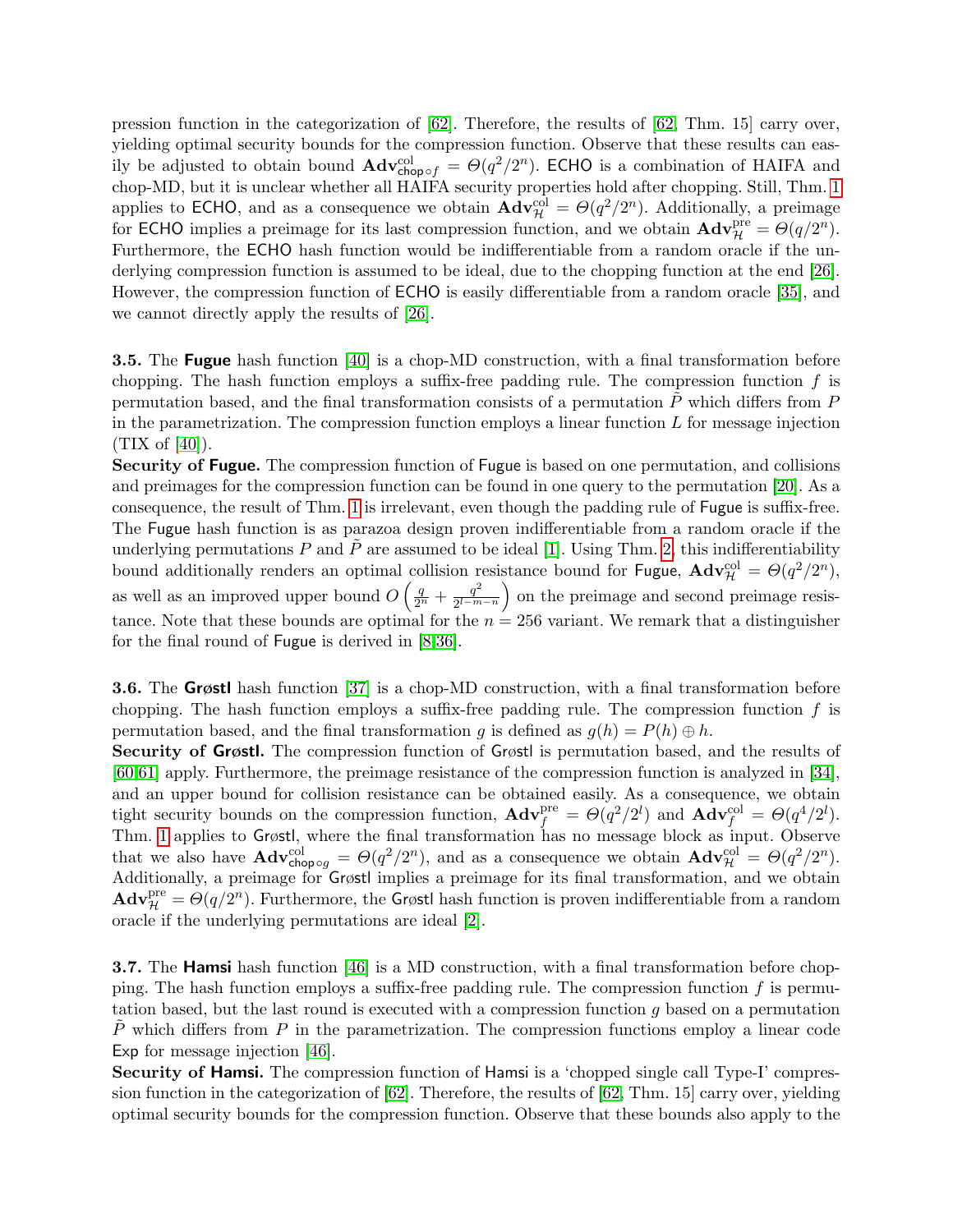function g. Thm. [1](#page-15-1) applies to Hamsi, and as a consequence we obtain  $\mathbf{Adv}_{\mathcal{H}}^{\text{col}} = \Theta(q^2/2^n)$ . Additionally, a preimage for Hamsi implies a preimage for its last compression function, and we obtain  $\mathbf{Adv}_{\mathcal{H}}^{\text{pre}} = \Theta(q/2^n)$ . Furthermore, albeit no indifferentiability proof for the Hamsi hash function is known, we note that Hamsi can be seen as a variation of the NMAC-construction, which is proven indifferentiable from a random oracle [\[26\]](#page-13-3).

3.8. The JH hash function [\[68\]](#page-14-24) is a chop-MD construction. The hash function employs a suffix-free padding rule. The compression function  $f$  is permutation based.

Security of JH. The compression function of JH is based on one permutation, and collisions and preimages for the compression function can be found in one query to the permutation [\[20\]](#page-13-6). As a consequence, the result of Thm. [1](#page-15-1) is irrelevant, even though the padding rule of JH is suffix-free. The JH hash function is proven optimally collision resistant [\[48\]](#page-14-25), and proven indifferentiable from a random oracle if the underlying permutation is assumed to be ideal [\[17\]](#page-13-21). Using Thm. [2,](#page-16-1) this indifferentiability bound additionally renders an improved upper bound  $O\left(\frac{q}{2^n} + \frac{q^3}{2^{l-1}}\right)$  $\frac{q^3}{2^{l-m}}$  on the preimage and second preimage resistance.

**3.9.** The Keccak hash function [\[14\]](#page-13-22) is a chop-MD construction. The compression function f is permutation based. The hash function output is obtained by chopping off  $l - n$  bits of the state<sup>[7](#page-8-0)</sup>. Notice that the parameters of Keccak satisfy  $l = 2n + m$ .

Security of Keccak. The compression function of Keccak is based on one permutation, and collisions and preimages for the compression function can be found in one query to the permutation [\[20\]](#page-13-6). The Keccak hash function is proven indifferentiable from a random oracle if the underlying permutation is assumed to be ideal [\[13\]](#page-13-23). Using Thm. [2,](#page-16-1) this indifferentiability bound additionally renders an optimal collision resistance bound for Keccak,  $\mathbf{Adv}_{\mathcal{H}}^{\mathrm{col}} = \Theta(q^2/2^n)$ , as well as an optimal preimage second preimage resistance bound  $\Theta(q/2^n)$ .

**3.10.** The Luffa hash function [\[28\]](#page-13-24) is a chop-MD construction, with a final transformation before chopping. The compression function f is permutation based, and the final transformation g is built on this compression function and a linear function  $L'$  that chops the state in blocks of length m bits, and XORs these. The compression function employs a linear function  $L$  for message injection (MI of [\[28\]](#page-13-24))<sup>[8](#page-8-1)</sup>. Notice that the state size of Luffa satisfies  $l = w \cdot m$ .

**Security of Luffa.** The compression function of Luffa is based on  $w$  permutations executed independently. As a consequence, collisions and preimages for the compression function can be found in at most 5 queries to the permutations [\[20\]](#page-13-6). The Luffa hash function borrows characteristics from the sponge design and is similar to the parazoa design, if the permutation  $P$  consisting of the  $w$ permutations  $P_i$  is considered ideal, and ideas from the indifferentiability proofs of [\[1,](#page-11-0)[13\]](#page-13-23) may carry over. However, for the case of w different permutations  $P_i$  this is not immediately clear. We remark that a distinguisher for the permutation of Luffa is derived in [\[43\]](#page-14-26).

**3.11.** The **Shabal** hash function [\[24\]](#page-13-25) is a chop-MD construction. The message blocks are accompanied with a counter, and the last block is iterated three times. In particular, the function employs a suffix- and prefix-free padding rule. The compression function  $f$  is block cipher based<sup>[9](#page-8-2)</sup>. Notice that the parameters of Shabal satisfy  $l = 384 + 2m$ .

<span id="page-8-0"></span><sup>7</sup> We notice that sponge functions are designed more general [\[15\]](#page-13-11), but for Keccak this description suffices.

<span id="page-8-1"></span><sup>&</sup>lt;sup>8</sup> We defined the output transformation in a slightly more complicated but unified way. Essentially, Luffa<sub>256</sub> simply outputs  $L'(h)$ . Observe that we implicitly captured the extra compression function call in the adjusted padding.

<span id="page-8-2"></span> $9$  Essentially, it is a permutation tweaked by a 1024-bit key, which we view here as a block cipher.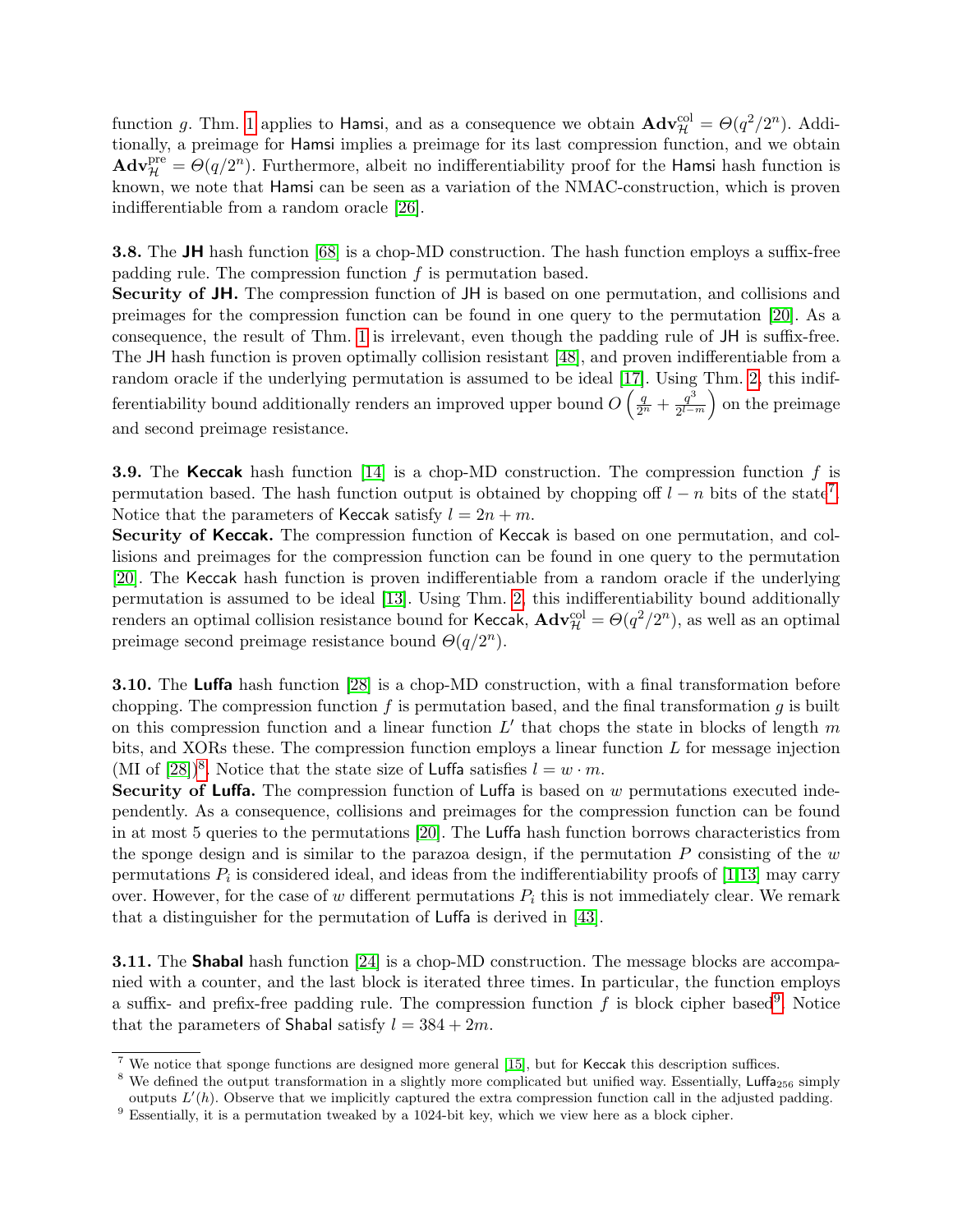Security of Shabal. A bound on the collision resistance of the compression function of Shabal is derived in [\[24\]](#page-13-25). Concretely, it is proven that the Shabal compression function is collision resistant up to  $q = 2^{(l-m)/2}$  queries. Thm. [1](#page-15-1) applies to Shabal. Collision and preimage resistance of Shabal are studied in [\[24\]](#page-13-25), yielding optimal bounds  $\mathbf{Adv}_{\mathcal{H}}^{\text{pre}} = \Theta(q/2^n)$  and  $\mathbf{Adv}_{\mathcal{H}}^{\text{col}} = \Theta(q^2/2^n)$ . Furthermore, the same authors prove the Shabal hash function to be indifferentiable from a random oracle if the underlying block cipher is assumed to be ideal [\[24\]](#page-13-25). Using Thm. [2,](#page-16-1) this indifferentiability bound additionally renders an improved upper bound  $O\left(\frac{q}{2^n} + \frac{q^2}{2^{l-1}}\right)$  $\left(\frac{q^2}{2^{l-m}}\right)$  on the second preimage resistance. Note that this bound is optimal for the  $n = 256$  variant. We remark that a distinguisher for the block cipher of Shabal is derived in [\[4](#page-13-26)[,7,](#page-13-27)[44,](#page-14-27)[56,](#page-14-28)[65\]](#page-14-29).

**3.12.** The **SHAvite-3** hash function [\[19\]](#page-13-28) is a HAIFA construction. The message blocks are accompanied with a HAIFA-counter, and more generally, the function employs a suffix- and prefix-free padding rule. The compression function  $f$  is block cipher based.

Security of SHAvite-3. The compression function of SHAvite-3 is the PGV5 compression function, and the security results of [\[21\]](#page-13-5) carry over. As a consequence, we obtain optimal security bounds on the compression function. The mode of operation of SHAvite-3 is based on the HAIFA structure, and as a consequence all security properties regarding this type hold [\[18\]](#page-13-8). In particular, the design preserves collision resistance, and as a consequence we obtain  $\mathbf{Adv}_{\mathcal{H}}^{\text{col}} = \Theta(q^2/2^n)$ . Also, the design is secure against second preimage attacks. Additionally, a preimage for SHAvite-3 implies a preimage for its last compression function, and we obtain  $\mathbf{Adv}_{\mathcal{H}}^{\text{pre}} = \Theta(q/2^n)$ . Finally, the SHAvite-3 hash function is indifferentiable from a random oracle if the underlying block cipher is assumed to be ideal, due to the prefix-free padding [\[26\]](#page-13-3). This result has been improved under the assumption that the underlying compression function is ideal [\[16\]](#page-13-9). However, the compression function of SHAvite-3 is easily differentiable from a random oracle due to the presence of fixed-points.

**3.13.** The **SIMD** hash function [\[49\]](#page-14-30) is a chop-MD construction, with a final transformation before chopping. The hash function employs a suffix-free padding rule. The compression function  $f$  is block cipher based, but the last round is executed with a compression function  $q$  based on a block cipher E which differs from E in the parametrization. These function employ a quasi-group operation<sup>[10](#page-9-0)</sup> L [\[49\]](#page-14-30).

Security of SIMD. The compression function of SIMD is a 'rate-1 Type-I' compression function in the categorization of [\[62\]](#page-14-10). Therefore, the results of [\[62,](#page-14-10) Thm. 6] carry over, yielding optimal security bounds for the compression function. Observe that these bounds also apply to the function g. Observe moreover that these results can easily be adjusted to obtain bound  $\mathbf{Adv}_{\mathsf{chopog}}^{\mathsf{col}} = \Theta(q^2/2^n)$ . Thm. [1](#page-15-1) applies to SIMD, and as a consequence we obtain  $\mathbf{Adv}_{\mathcal{H}}^{\text{col}} = \Theta(q^2/2^n)$ . Additionally, a preimage for SIMD implies a preimage for its last compression function, and we obtain  $\mathbf{Adv}_{\mathcal{H}}^{\text{pre}} = \Theta(q/2^n)$ . Furthermore, the SIMD hash function would be indifferentiable from a random oracle if the underlying compression functions are assumed to be ideal, due to the chopping function at the end [\[26\]](#page-13-3). However, the compression functions of SIMD are easily differentiable from a random oracle [\[22\]](#page-13-29), and we cannot directly apply the results of [\[26\]](#page-13-3).

**3.14.** The Skein hash function [\[31\]](#page-13-30) is a chop-MD construction. The message blocks are accompanied with a round-specific tweak<sup>[11](#page-9-1)</sup>, and more generally, the function employs a suffix- and prefix-free

<span id="page-9-0"></span><sup>&</sup>lt;sup>10</sup> For any of the variables fixed, the function  $L$  is a permutation.

<span id="page-9-1"></span> $11$  More formally, the design is based on the UBI (unique block identifier) chaining mode which queries its underlying tweakable block cipher on additional tweaks, that differ in each iteration. The general description of Skein involves a specific final transformation. In the primary proposal of the hash function, however, this final transformation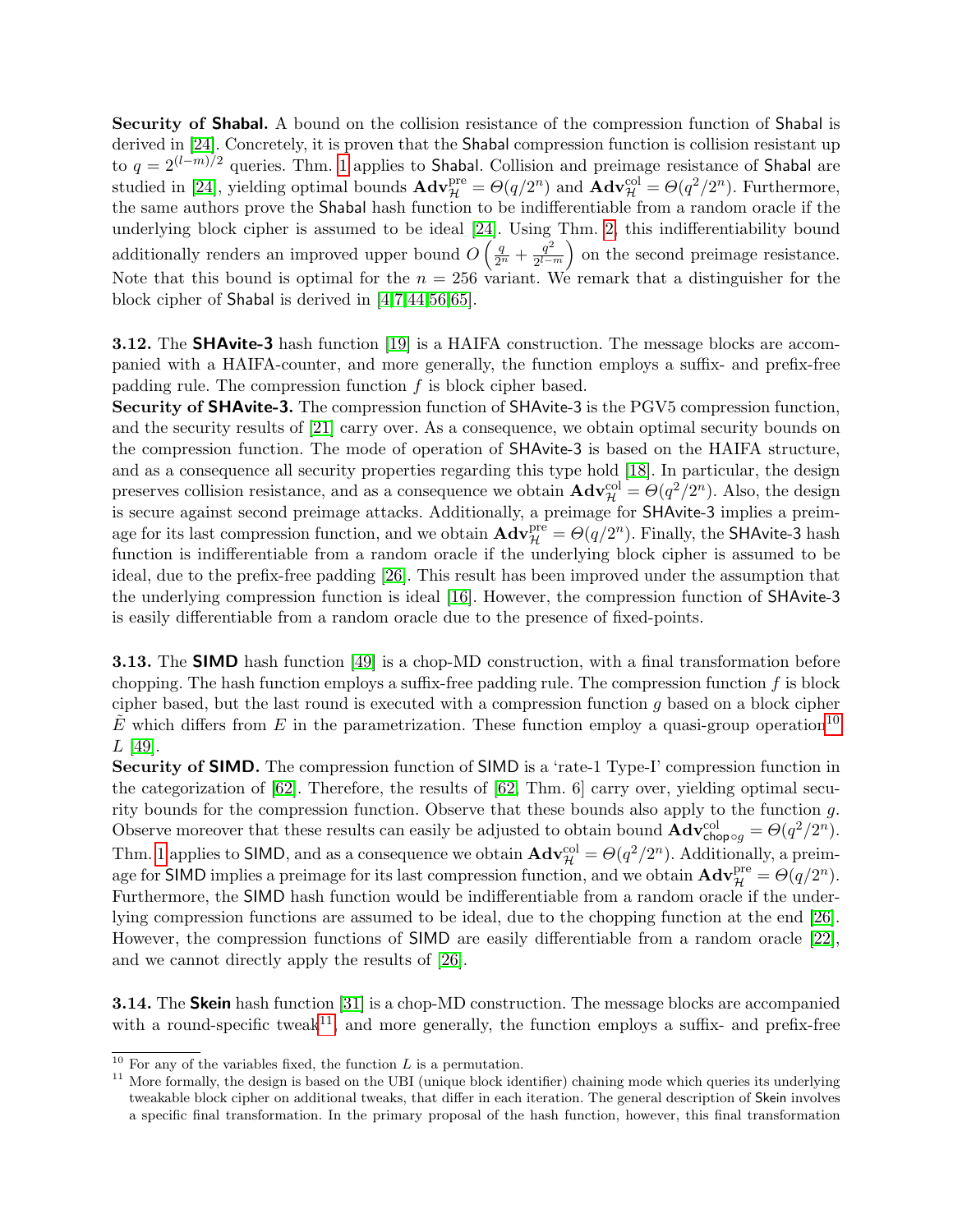padding rule. The compression function  $f$  is based on a tweakable block cipher.

Security of Skein. The compression function of Skein is the PGV1 compression function, with a difference that a tweak is involved. As claimed in [\[10\]](#page-13-31), the results of [\[21\]](#page-13-5) carry over, which in turn results in optimal security bounds on the compression function. Thm. [1](#page-15-1) applies to Skein, and as a consequence we obtain  $\mathbf{Adv}_{\mathcal{H}}^{\text{col}} = \Theta(q^2/2^n)$ . Additionally, a preimage for Skein implies a preimage for its last compression function, and we obtain  $\mathbf{Adv}_{\mathcal{H}}^{\text{pre}} = \Theta(q/2^n)$ . Furthermore, the Skein hash function is proven indifferentiable from a random oracle if the underlying tweakable block cipher is assumed to be ideal [\[10\]](#page-13-31). This proof is based on the preimage-awareness approach [\[30\]](#page-13-32). Using Thm. [2,](#page-16-1) this indifferentiability bound additionally renders an improved upper bound  $O\left(\frac{q}{2^n} + \frac{q^2}{2^l}\right)$  $\frac{q^2}{2^l}\bigg)$ on the second preimage resistance. Note that this bound is optimal for the  $n = 256$  variant.

#### <span id="page-10-0"></span>4 Summary and Conclusions

In this survey, we compared the security achieved by the remaining round 2 SHA-3 hash function candidates, when their underlying primitives are assumed to be ideal. The main contribution of this paper is the summary of the security reductions for the hash function candidates in Table [1.](#page-12-0) Before giving an interpretation of these results, we first make some remarks on the provided classification.

- Assuming ideality of the underlying primitives (permutations or block ciphers) is not realistic. In particular, none of the candidates' primitives is ideal, and some even have identified weaknesses. However, assuming ideality of these primitives gives significantly more confidence in the security of the higher level structure and is the only way to get useful (and comparable) security bounds on the candidate hash functions;
- The fact that different hash functions have different bounds, does not directly imply that one of the functions offers a higher level of security: albeit the underlying structure of the basic primitives is abstracted away (see the previous item), still many differences among the schemes remain (chaining size, message input size, etc.). Moreover, not all bounds are tight.
- Security of the compression function. For the sponge(-like) hash functions, CubeHash, Fugue, JH, Keccak and Luffa, collisions and preimages for the compression function can be found in a constant number of queries. This does not have direct implications for the security of the hash function. In fact, the only consequence is that it becomes unreasonable to assume ideality of the compression function in order to prove security at a higher level. Most of the remaining nine candidates are provided with a tight bound for collision and/or preimage resistance of the compression function, merely due to the results of [\[21,](#page-13-5)[62\]](#page-14-10). Single exceptions are BLAKE and BMW, for which the results of [\[62\]](#page-14-10) are not directly applicable. No security results are known for the second preimage resistance of the nine remaining candidates: albeit collision resistance implies second preimage resistance [\[59\]](#page-14-7), the obtained security bounds would be below the requirements of NIST [\[55\]](#page-14-4);
- Indifferentiability of the hash function. Nine of the candidates are proven indifferentiable from a random oracle, and six of the candidates have a similar constructions to ones proven indifferentiable. We note that there exist some differences among the bounds. For instance, for the hash function variant outputting  $n = 512$  bits, the indifferentiability bounds vary between  $O(Kq^3/2^{512})$  and  $O((Kq)^2/2^{1024})$ . These differences are mainly caused by the fact that the bounds are parameterized by the internal chaining value size  $l$ , rather than the output size  $n$ (as is the case for bounds on the collision resistance). As a consequence, a higher state size often

consists of another execution of the compression function, with an output-specific tweak and with message  $0^m$ . As we included this final message block in the padding, the given description of Skein suffices.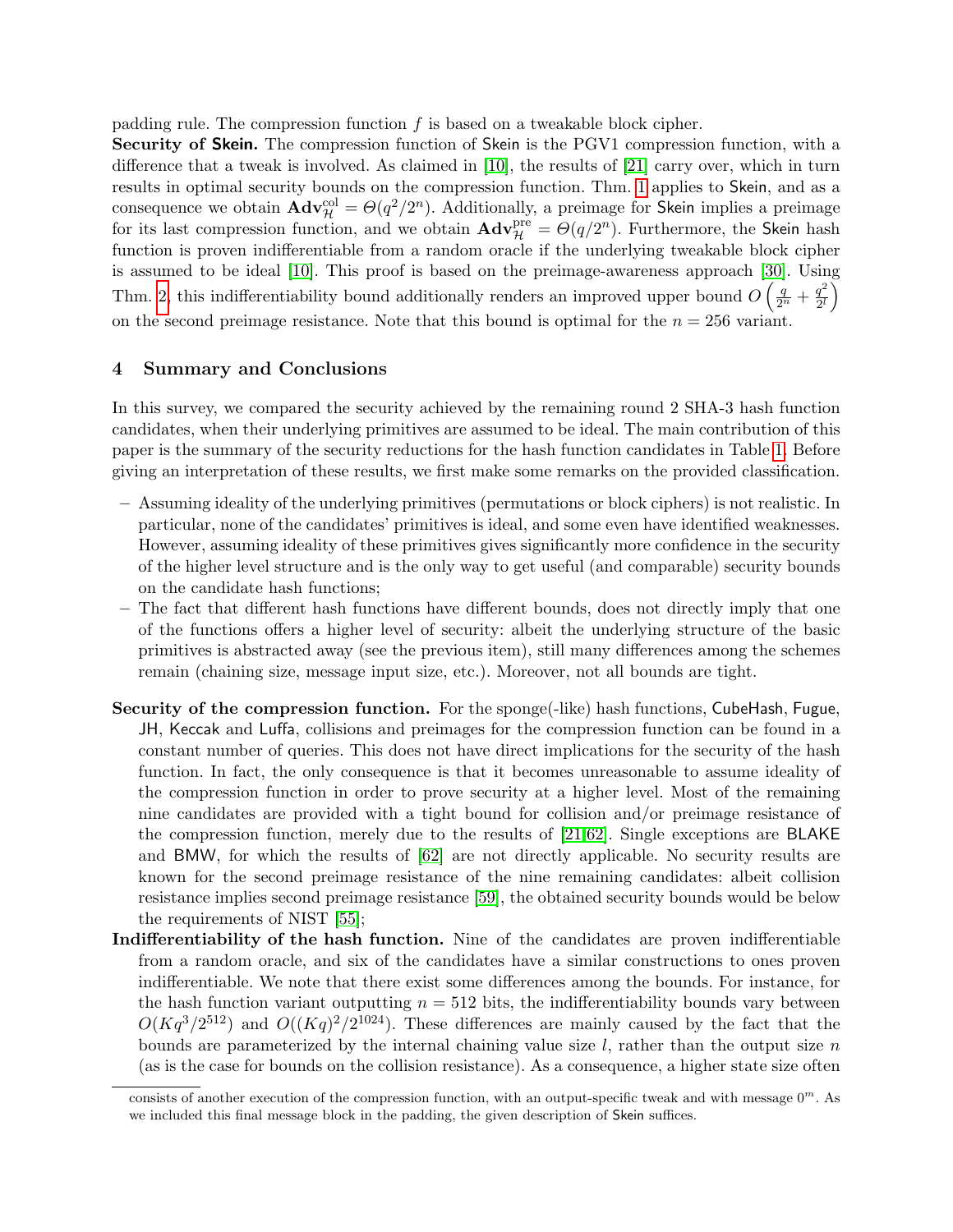results in a better indifferentiability bound. The indifferentiability results are powerful, as they render bounds on the (second) preimage and collision resistance of the design (Thm. [2\)](#page-16-1);

- (Second) preimage resistance of the hash function. Most of the hash functions are not provided with an optimal security bound on the second preimage resistance. Main cause for this is that the MD design does not preserve second preimage resistance [\[3\]](#page-13-4). Additionally, the second preimage bound that can be derived via the indifferentiability (Thm. [2\)](#page-16-1) is not always sufficiently tight. Proving security against these attacks could be attempted either by making a different (possibly weaker) assumption on the compression function or by basing it directly on the ideality of the underlying block cipher or permutation(s). We notice that a fruitful direction might be the graph based approach followed by the designers of Shabal [\[24\]](#page-13-25);
- Collision resistance of the hash function. Except for the sponge(-like) functions, the collision resistance preservation result of Thm. [1](#page-15-1) (App. [A\)](#page-15-0) applies to all candidates. This theorem results in a bound on the generic collision resistance of the hash function, which, intuitively, means that 'finding collisions for the hash function is at least as hard as finding collisions for (one of) the underlying function(s)'. Together with the collision resistance bounds on the compression functions in the ideal model, the preservation result allows for obtaining a collision resistance bound on the entire hash function. This leads to optimal bounds on the collision resistance for ECHO, Grøstl, Hamsi, SHAvite-3, SIMD and Skein. For BLAKE, CubeHash, Fugue, JH, Keccak and Shabal, the same optimal bound is obtained differently (e.g. based on the indifferentiability of the hash function). Again, the graph based approach may be suitable to prove collision resistance of the candidates for which no collision resistance bound is yet obtained.

A hash function that is provided with a sound security analysis, is not necessarily a 'good' function, nor is it a 'bad' function if only little security results are known. The quality of the hash function depends further on other criteria not covered in this classification, such as the strength of the basic underlying primitives and software/hardware performance. Yet, security reductions guarantee that the hash function has no severe structural weaknesses, and in particular that the design does not suffer weaknesses that can be trivially exploited by cryptanalysts. Therefore, we see the provided security analysis as a fair comparison of the SHA-3 candidates and an important contribution to the selection of the finalists. To the best of our knowledge, we included all security results to date. However, we welcome suggestions, remarks or information about provable security results that could improve the quality of this work.

ACKNOWLEDGMENTS. This work has been funded in part by the IAP Program P6/26 BCRYPT of the Belgian State (Belgian Science Policy), and in part by the European Commission through the ICT program under contract ICT-2007-216676 ECRYPT II. The first author is supported by a Ph.D. Fellowship from the Flemish Research Foundation (FWO-Vlaanderen). The second author is supported by a Ph.D. Fellowship from the Institute for the Promotion of Innovation through Science and Technology in Flanders (IWT-Vlaanderen).

We would like to thank Joan Daemen, Praveen Gauravaram, Charanjit Jutla and Christian Rechberger for the helpful comments.

## References

- <span id="page-11-0"></span>1. Andreeva, E., Mennink, B., Preneel, B.: The parazoa family: Generalizing the sponge hash functions. Cryptology ePrint Archive, Report 2011/028 (2011)
- <span id="page-11-1"></span>2. Andreeva, E., Mennink, B., Preneel, B.: On the indifferentiability of the Grøstl hash function. In: SCN '10. LNCS, vol. 6280, pp. 88–105. Springer-Verlag, Berlin (2010)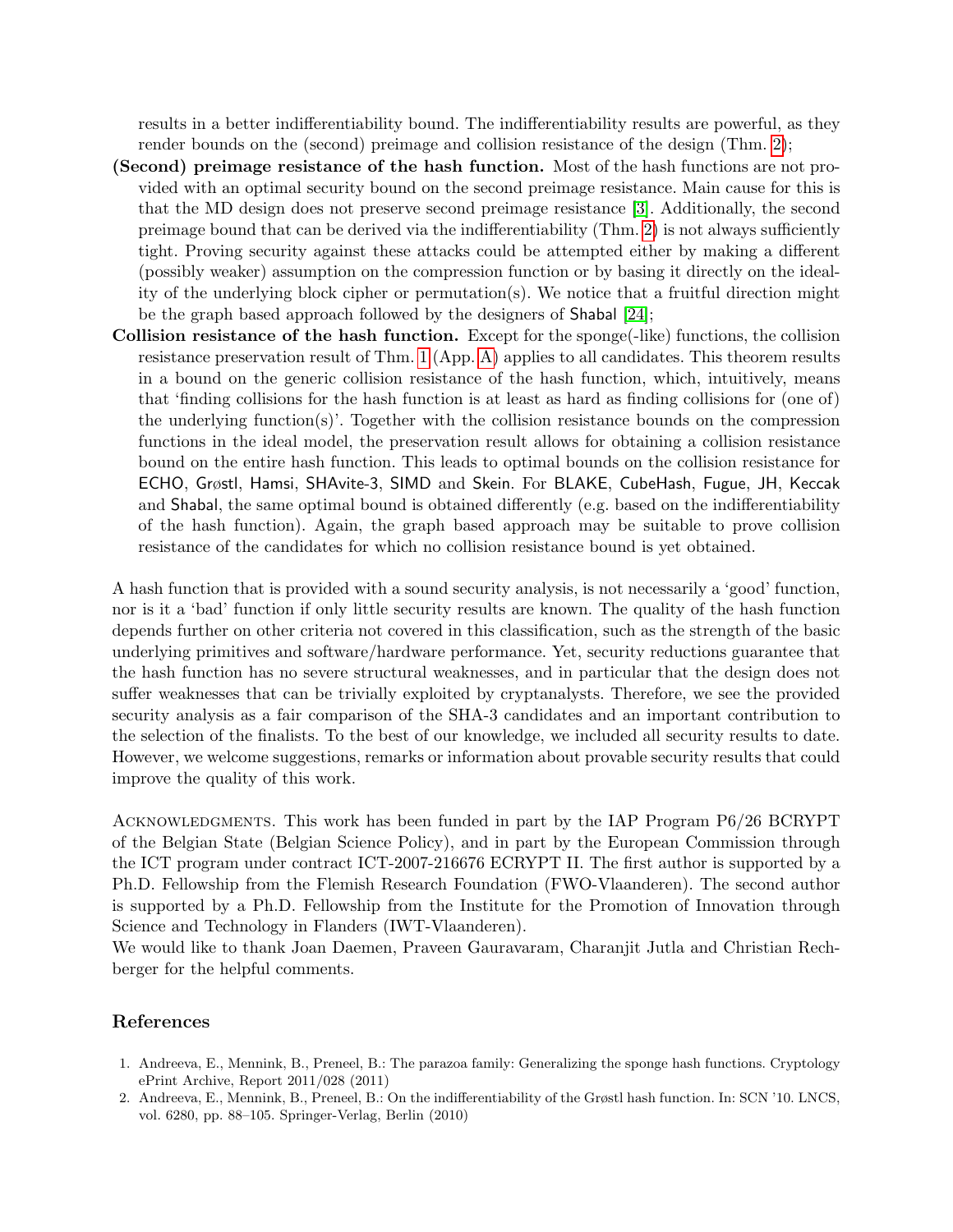| $\mathbf{Adv}^{\mathrm{pro}}_{\mathcal{H}}$ | $\Theta(Kq^2/2^n)$<br>$f$ ideal                                          | chopHMAC-like<br>$f$ ideal                                                                   | $O((Kq)^2/2^{l-n})$<br>P ideal                                   | construction<br>chopMD                                      | $O((Kq)^2/2^{l-m-n})$<br>$P, \tilde{P}$ ideal                                 | $O((Kq)^4/2^l$<br>$P,Q$ ideal                                                                        | NMAC-like<br>$f, g$ ideal                                         | $O\left(\frac{q^3}{2^{l-m}}+\frac{Kq^3}{2^{l-n}}\right)$<br>$P$ ideal | $\Theta((Kq)^2/2^{l-m})$<br>$P$ ideal              | sponge-like<br>$P_i$ ideal                         | $O((Kq)^2/2^{l-m})$<br>E ideal                                   | $O((Kq)^2/2^n)$ $E$ ideal                                         | construction<br>chopMD                                                                   | $O((Kq)^2/2^l)$<br>$E$ ideal                               |
|---------------------------------------------|--------------------------------------------------------------------------|----------------------------------------------------------------------------------------------|------------------------------------------------------------------|-------------------------------------------------------------|-------------------------------------------------------------------------------|------------------------------------------------------------------------------------------------------|-------------------------------------------------------------------|-----------------------------------------------------------------------|----------------------------------------------------|----------------------------------------------------|------------------------------------------------------------------|-------------------------------------------------------------------|------------------------------------------------------------------------------------------|------------------------------------------------------------|
| $\mathbf{Adv}^\mathrm{col}_\mathcal{H}$     | by preservation)<br>$f$ ideal (proof<br>$\sqrt{q^2/2^n}$<br>$\Theta(q^2$ | by preservation<br>$f$ ideal (proof<br>$\Theta(q^2/2^n)$                                     | $\Theta(q^2/2^n)$<br>$P$ ideal                                   | E ideal (proof<br>by preservation<br>$\Theta(q^2/2^n)$      | $\frac{\Theta(q^2/2^n)}{P, \tilde{P} }$ ideal                                 | $P, Q$ ideal (proof<br>by preservation)<br>$\Theta(q^2/2^n)$                                         | P, P ideal (proof<br>by preservation)<br>$\Theta(q^2/2^n)$        | $\Theta(q^2/2^n)$<br>$P$ ideal                                        | $\Theta(q^2/2^n)$<br>P ideal                       |                                                    | $\Theta(q^2/2^n)$<br>E ideal                                     | by preservation<br>E ideal (proof<br>$\overline{\Theta(q^2/2^n)}$ | $E, \overline{E}$ ideal (proof<br>by preservation)<br>$\Theta(q^2/2^n)$                  | by preservation<br>E ideal (proof<br>$\Theta(q^2/2^n)$     |
| $\mathbf{Adv}^{\mathrm{gcd}}_{\mathcal{H}}$ | $\leq \mathbf{Adv}^\mathrm{gcol}_\mathrm{\textbf{f}}$                    | $-4Ad{\bf v}^{2{\rm col}}_{\rm chop \, og}.$<br>$\leq \mathbf{Adv}^\mathrm{gcol}_\mathrm{f}$ | preservation)<br>$\int$                                          | $\leq \mathbf{Adv}^{\mathrm{gcol}}_{\mathsf{chop} \circ f}$ | preservation)<br>$\sin$                                                       | $+{\bf A} {\bf d} {\bf v}^{\rm gcol}_{\rm chop \, og}$<br>$\leq \mathbf{Adv}^\mathrm{gcol}_\epsilon$ | $+{\bf Adv}_g^{\rm gcol}$<br>$\leq {\bf A} {\bf dv}^{\rm geo.}_4$ | preservation)<br>$\sin$                                               | preservation)<br>$\sin$                            | preservation)<br>ou)                               | $\leq \mathbf{Adv}^{\mathrm{gcd}}_{\mathrm{chop} \circ f}$       | $\leq$ Adv $_f^{\rm geol}$                                        | $+{\bf Adv}^{\rm gcol}_{\rm chop \, og}$<br>$\leq \mathbf{Adv}^\mathrm{gcol}_\mathrm{f}$ | $\leq \mathbf{Adv}^{\mathrm{gcd}}_f$                       |
| $\mathbf{Adv}^{\text{sec}}_{\mathcal{H}}$   | $\Theta(q/2^n)$<br>$\boldsymbol{f}$ ideal                                |                                                                                              | $O\left(\frac{q}{2^n} + \frac{q^2}{2^{1-n}}\right)$<br>P ideal   | chop-HAIFA<br>f ideal                                       | $O\left(\frac{q}{2^n} + \frac{q^2}{2^{1-m-n}}\right)$<br>P. P ideal           |                                                                                                      |                                                                   | $O\left(\frac{q}{2^n} + \frac{q^3}{2^{l-m}}\right)$<br>P ideal        | $\Theta(q/2^n)$<br>$P$ ideal                       |                                                    | $O\left(\frac{q}{2^n} + \frac{q^2}{2^{1-m}}\right)$<br>$E$ ideal | $\frac{\Theta(q/2^n)}{f \text{ ideal}}$                           |                                                                                          | $O\left(\frac{q}{2^n} + \frac{q^2}{2^1}\right)$<br>E ideal |
| $\mathbf{Adv}^{\mathrm{pre}}_{\mathcal{H}}$ | $\Theta(q/2^n)$<br>$\boldsymbol{f}$ ideal                                | $\Theta(q/2^n)$<br>$\boldsymbol{f}$ ideal                                                    | $O\left(\frac{q}{2^n} + \frac{q^2}{2^{1-n}}\right)$<br>$P$ ideal | $\frac{\Theta(q/2^n)}{E \text{ ideal}}$                     | $O\left(\frac{q}{2^n} + \frac{q^2}{2^{l-m-n}}\right)$<br>$P, \tilde{P}$ ideal | $\frac{\Theta(q/2^n)}{P}$ ideal                                                                      | $\frac{\Theta(q/2^n)}{\tilde{P}$ ideal                            | $O\left(\frac{q}{2^n} + \frac{q^3}{2^{1-m}}\right)$<br>P ideal        | $\Theta(q/2^n)$<br>$P$ ideal                       |                                                    | $\Theta(q/2^n)$<br>$\cal E$ ideal                                | $\Theta(q/2^n)$<br>E ideal                                        | $\Theta(q/2^n)$<br>$\tilde{E}$ ideal                                                     | $E$ ideal<br>$\Theta(q/2^n)$                               |
| $Adv^{\mathrm{col}}_f$                      | PGV <sub>5-like</sub><br>$E$ ideal                                       | PGV3-like<br>$\cal E$ ideal                                                                  | P ideal<br>$\Theta(1)$                                           | $\Theta(q^2/2^l)$<br>$E$ ideal                              | P ideal<br>$\Theta(1)$                                                        | $P,Q$ ideal<br>$\Theta(q^4/2^l)$                                                                     | $\Theta(q^2/2^n)$<br>P ideal                                      | P ideal<br>$\Theta(1)$                                                | P ideal<br>$\Theta(1)$                             | $P_i$ ideal<br>$\Theta(1)$                         | $O(q^2/2^{l-m})$<br>$E$ ideal                                    | $\Theta(q^2/2^n)$<br>$E$ ideal                                    | $\Theta(q^2/2^l)$<br>E ideal                                                             | $\Theta(q^2/2^l)$<br>E ideal                               |
| $Adv_f^{\rm sec}$                           |                                                                          |                                                                                              | P ideal<br>$\Theta(1)$                                           |                                                             | P ideal<br>$\Theta(1)$                                                        |                                                                                                      |                                                                   | P ideal<br>$\Theta(1)$                                                | P ideal<br>$\Theta(1)$                             | $P_i$ ideal<br>$\Theta(1)$                         |                                                                  |                                                                   |                                                                                          |                                                            |
| $\mathbf{Adv}^\mathrm{pre}_r$               | PGV5-like<br>$\cal E$ ideal                                              | PGV3-like<br>E ideal                                                                         | $P$ ideal<br>$\Theta(1)$                                         | $\Theta(q/2^l)$<br>$\cal E$ ideal                           | $P$ ideal<br>$\Theta(1)$                                                      | $\frac{\Theta(q^2/2^l)}{P,Q}$ ideal                                                                  | $\Theta(q/2^n)$<br>$P$ ideal                                      | P ideal<br>$\Theta(1)$                                                | $P$ ideal<br>$\Theta(1)$                           | $P_i$ ideal<br>$\Theta(1)$                         |                                                                  | $\Theta(q/2^n)$<br>$\cal E$ ideal                                 | $\Theta(q/2^l)$<br>$E$ ideal                                                             | $\Theta(q/2^l)$<br>$\cal E$ ideal                          |
| (n,l,m)                                     | $(256, 256, 512)$ or<br>(512, 512, 1024)                                 | $(256, 512, 512)$ or<br>(512, 1024, 1024)                                                    | $(256, 1024, 256)$ or<br>(512, 1024, 256)                        | $(256, 512, 1536)$ or<br>(512, 1024, 1024)                  | ð<br>(512, 1152, 32)<br>(256, 960, 32)                                        | $(256, 512, 512)$ or<br>(512, 1024, 1024)                                                            | $(256, 256, 32)$ or<br>(512, 512, 64)                             | $(256, 1024, 512)$ or<br>(512, 1024, 512)                             | $(256, 1600, 1088)$ or<br>(512, 1600, 576)         | $(256, 768, 256)$ or<br>(512, 1278, 256)           | $(256, 1408, 512)$ or<br>(512, 1408, 512)                        | $(256, 256, 512)$ or<br>(512, 512, 1024)                          | $(256, 512, 512)$ or<br>(512, 1024, 1024)                                                | ä<br>(512, 512, 512)<br>(256, 512, 512)                    |
| sf pf                                       | ↘                                                                        | $\overline{\mathsf{x}}$                                                                      | $\overline{\mathsf{x}}$<br>$\times$                              | ↘                                                           | ×                                                                             | $\times$                                                                                             | $\times$                                                          | $\times$                                                              | $\overline{\mathsf{x}}$<br>$\overline{\textsf{x}}$ | $\overline{\mathsf{x}}$<br>$\overline{\mathsf{x}}$ | ↘                                                                |                                                                   | $\overline{\mathsf{x}}$<br>↘                                                             | ↘                                                          |
| type                                        | <b>HAIFA</b>                                                             | $chop-(MD+FT)$                                                                               | $\mathsf{CubeHash}  \text{chop-}(\text{MD}+\text{FT}) $          | chop-HAIFA                                                  | $chop-(MD+FT)$                                                                | $chop-(MD+FT)$                                                                                       | MD+FT                                                             | chop-MD                                                               | chop-MD                                            | $chop-(MD+FT)$                                     | chop-MD                                                          | HAIFA                                                             | $chop-(MD+FT)$                                                                           | chop-MD                                                    |
|                                             | <b>BLAKE</b>                                                             | <b>BMW</b>                                                                                   |                                                                  | ECHO                                                        | Fugue                                                                         | Grøstl                                                                                               | Hamsi                                                             | $\Xi$                                                                 | Keccak                                             | Luffa                                              | Shabal                                                           | SHAvite-3                                                         | SIMD                                                                                     | Skein                                                      |

<span id="page-12-0"></span>**Table 1.** A schematic summary of all results. The *first* column describes the hash function construction, and the *second* and *third* column show which hash functions have a suffix-free (sf) or prefix-free (pf) padding existence of an optimal upper bound, a *yellow* box indicates the existence of a non-trivial upper bound which is not yet optimal for both the 256 and 512 bits variant. A red existence of a red for the street of the conten Table 1. A schematic summary of all results. The *first* column describes the hash function construction, and the *second* and *third* column show which hash functions have a suffix-free (sf) or prefix-free (pf) padding. The *fourth* column summarizes the main parameters  $n, l, m$ , which denote the hash function output size, the chaining value size and the message input size, respectively. In the remaining columns, the security bounds are summarized together with the underlying assumptions. A *green* box indicates the control indicates the control indicates the cont box means that an efficient adversary is known for the security notion. We note that for all candidates, a red box does not have any direct consequences for the security of the hash function. All other notions and notations and further explained in Sect. [2.](#page-1-0)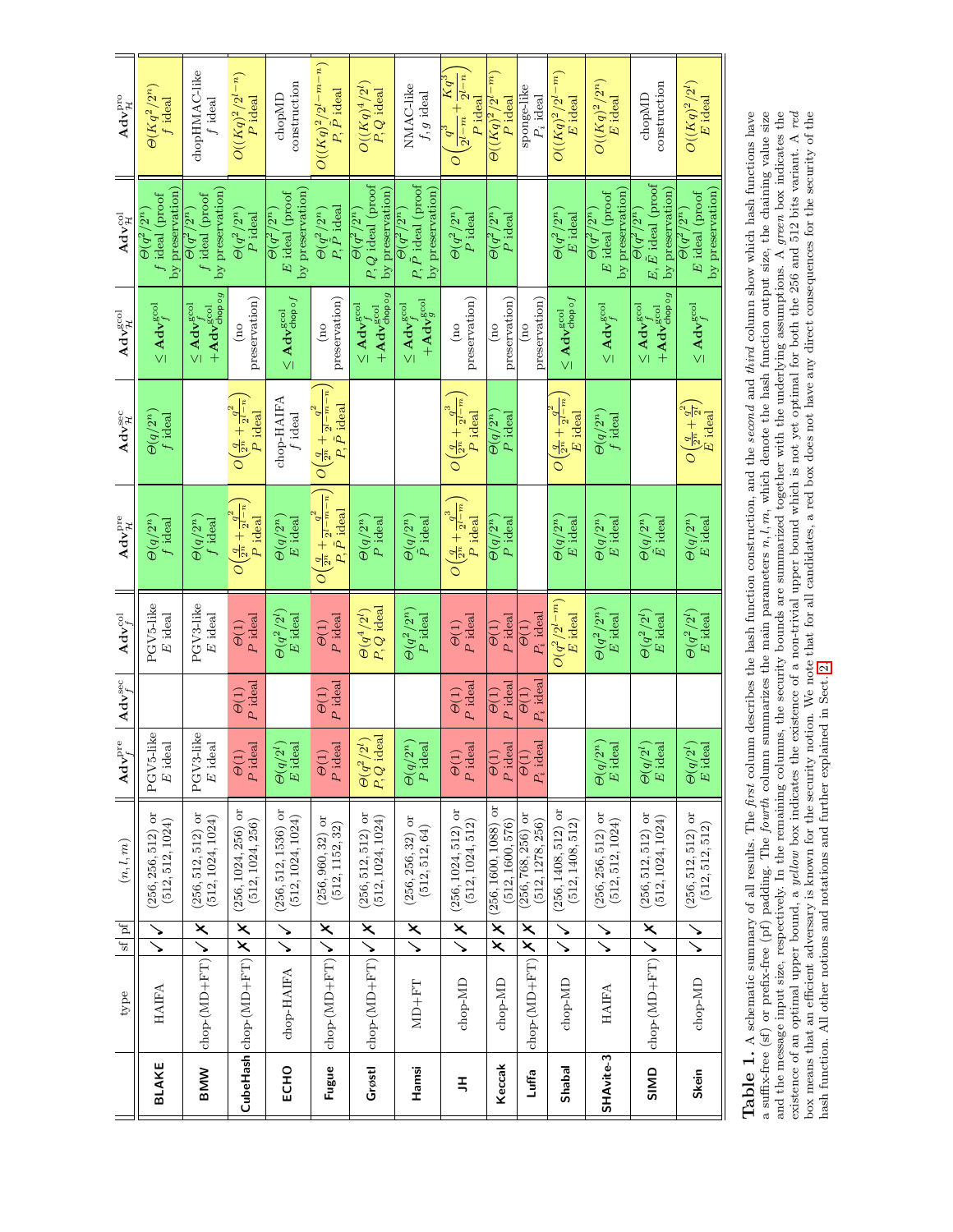- <span id="page-13-4"></span>3. Andreeva, E., Neven, G., Preneel, B., Shrimpton, T.: Seven-property-preserving iterated hashing: ROX. In: ASIACRYPT '07. LNCS, vol. 4833, pp. 130–146. Springer-Verlag, Berlin (2007)
- <span id="page-13-26"></span>4. Aumasson, J.P.: On the pseudorandomness of Shabal's keyed permutation (2009)
- <span id="page-13-14"></span>5. Aumasson, J.P.: Practical distinguisher for the compression function of Blue Midnight Wish (2010)
- <span id="page-13-13"></span>6. Aumasson, J.P., Henzen, L., Meier, W., Phan, R.: SHA-3 proposal BLAKE (2009)
- <span id="page-13-27"></span>7. Aumasson, J.P., Mashatan, A., Meier, W.: More on Shabal's permutation (2009)
- <span id="page-13-18"></span>8. Aumasson, J.P., Phan, R.: On the cryptanalysis of the hash function Fugue: Partitioning and inside-out distinguishers. Inf. Process. Lett. 111(11), 512–515 (2011)
- <span id="page-13-12"></span>9. Bellare, M., Canetti, R., Krawczyk, H.: Keying hash functions for message authentication. In: CRYPTO '96. LNCS, vol. 1109, pp. 1–15. Springer-Verlag, Berlin (1996)
- <span id="page-13-31"></span>10. Bellare, M., Kohno, T., Lucks, S., Ferguson, N., Schneier, B., Whiting, D., Callas, J., Walker, J.: Provable security support for the skein hash family (2009)
- <span id="page-13-16"></span>11. Benadjila, R., Billet, O., Gilbert, H., Macario-Rat, G., Peyrin, T., Robshaw, M., Seurin, Y.: SHA-3 Proposal: ECHO (2009)
- <span id="page-13-15"></span>12. Bernstein, D.: CubeHash specification (2009)
- <span id="page-13-23"></span>13. Bertoni, G., Daemen, J., Peeters, M., Van Assche, G.: On the indifferentiability of the sponge construction. In: EUROCRYPT '08. LNCS, vol. 4965, pp. 181–197. Springer-Verlag, Berlin (2008)
- <span id="page-13-22"></span>14. Bertoni, G., Daemen, J., Peeters, M., Van Assche, G.: The KECCAK sponge function family (2009)
- <span id="page-13-11"></span>15. Bertoni, G., Daemen, J., Peeters, M., Van Assche, G.: Sponge functions (ECRYPT Hash Workshop 2007)
- <span id="page-13-9"></span>16. Bhattacharyya, R., Mandal, A., Nandi, M.: Indifferentiability characterization of hash functions and optimal bounds of popular domain extensions. In: INDOCRYPT '09. LNCS, vol. 5922, pp. 199–218. Springer-Verlag, Berlin (2009)
- <span id="page-13-21"></span>17. Bhattacharyya, R., Mandal, A., Nandi, M.: Security analysis of the mode of JH hash function. In: FSE '10. LNCS, vol. 6147, pp. 168–191. Springer-Verlag, Berlin (2010)
- <span id="page-13-8"></span>18. Biham, E., Dunkelman, O.: A framework for iterative hash functions – HAIFA. Cryptology ePrint Archive, Report 2007/278 (2007)
- <span id="page-13-28"></span>19. Biham, E., Dunkelman, O.: The SHAvite-3 Hash Function (2009)
- <span id="page-13-6"></span>20. Black, J., Cochran, M., Shrimpton, T.: On the impossibility of highly-efficient blockcipher-based hash functions. In: EUROCRYPT '05. LNCS, vol. 3494, pp. 526–541. Springer-Verlag, Berlin (2005)
- <span id="page-13-5"></span>21. Black, J., Rogaway, P., Shrimpton, T.: Black-box analysis of the block-cipher-based hash-function constructions from PGV. In: CRYPTO '02. LNCS, vol. 2442, pp. 320–335. Springer-Verlag, Berlin (2002)
- <span id="page-13-29"></span>22. Bouillaguet, C., Fouque, P.A., Leurent, G.: Security analysis of SIMD (2010)
- <span id="page-13-10"></span>23. Bouillaguet, C., Fouque, P.A., Shamir, A., Zimmer, S.: Second preimage attacks on dithered hash functions. Cryptology ePrint Archive, Report 2007/395 (2007)
- <span id="page-13-25"></span>24. Bresson, E., Canteaut, A., Chevallier-Mames, B., Clavier, C., Fuhr, T., Gouget, A., Icart, T., Misarsky, J.F., Naya-Plasencia, M., Paillier, P., Pornin, T., Reinhard, J.R., Thuillet, C., Videau, M.: Shabal, a Submission to NIST's Cryptographic Hash Algorithm Competition (2009)
- <span id="page-13-7"></span>25. Chang, D., Lee, S., Nandi, M., Yung, M.: Indifferentiable security analysis of popular hash functions with prefixfree padding. In: ASIACRYPT '06. LNCS, vol. 4284, pp. 283–298. Springer-Verlag, Berlin (2006)
- <span id="page-13-3"></span>26. Coron, J.S., Dodis, Y., Malinaud, C., Puniya, P.: Merkle-Damgård revisited: How to construct a hash function. In: CRYPTO '05. LNCS, vol. 3621, pp. 430–448. Springer-Verlag, Berlin (2005)
- <span id="page-13-2"></span>27. Damgård, I.: A design principle for hash functions. In: CRYPTO '89. LNCS, vol. 435, pp. 416–427. Springer-Verlag, Berlin (1990)
- <span id="page-13-24"></span>28. De Cannière, C., Sato, H., Watanabe, D.: Hash Function Luffa (2009)
- <span id="page-13-33"></span>29. Dodis, Y., Puniya, P.: Getting the best out of existing hash functions; or what if we are stuck with SHA? In: ACNS '08. LNCS, vol. 5037, pp. 156–173. Springer-Verlag, Berlin (2008)
- <span id="page-13-32"></span>30. Dodis, Y., Ristenpart, T., Shrimpton, T.: Salvaging merkle-damgård for practical applications. In: EUROCRYPT '09. LNCS, vol. 5479, pp. 371–388. Springer-Verlag, Berlin (2009)
- <span id="page-13-30"></span>31. Ferguson, N., Lucks, S., Schneier, B., Whiting, D., Bellare, M., Kohno, T., Callas, J., Walker, J.: The Skein Hash Function Family (2009)
- <span id="page-13-1"></span>32. Ferguson, N., Lucks, S., Schneier, B., Whiting, D., Bellare, M., Kohno, T., Callas, J., Walker, J.: Engineering comparison of SHA-3 candidates (2010)
- <span id="page-13-0"></span>33. Fleischmann, E., Forler, C., Gorski, M.: Classification of the SHA-3 candidates. Cryptology ePrint Archive, Report 2008/511 (2008)
- <span id="page-13-20"></span>34. Fouque, P.A., Stern, J., Zimmer, S.: Cryptanalysis of tweaked versions of SMASH and reparation. In: SAC '08. LNCS, vol. 5381, pp. 136–150. Springer-Verlag, Berlin (2009)
- <span id="page-13-17"></span>35. Gauravaram, P., Bagheri, N.: ECHO compression function is not indifferentiable from a FIL-RO (2010)
- <span id="page-13-19"></span>36. Gauravaram, P., Knudsen, L., Bagheri, N., Wei, L.: Improved security analysis of Fugue-256. In: ACISP 2011. LNCS, vol. 6812, pp. 428–432. Springer-Verlag, Berlin (2011)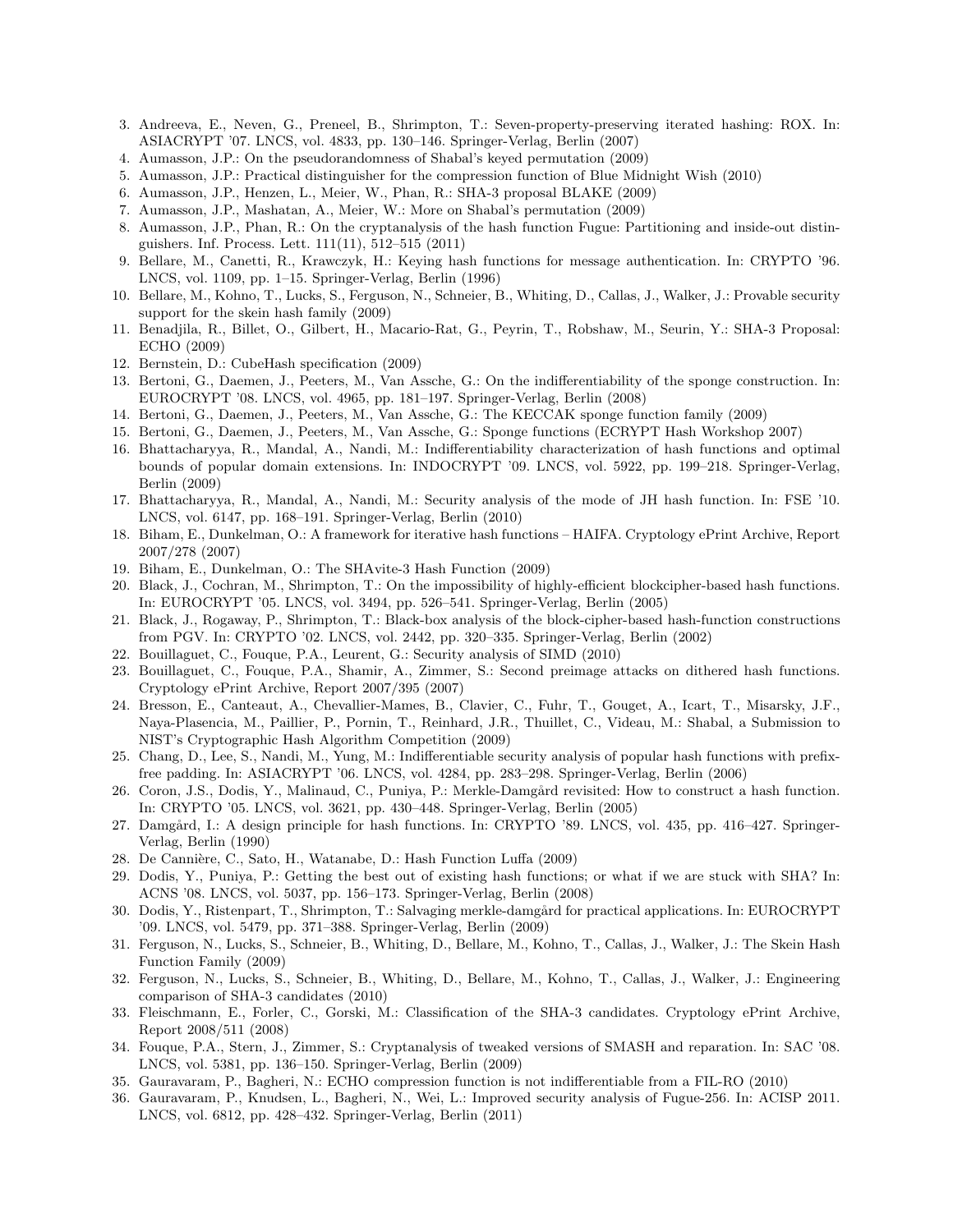- <span id="page-14-22"></span>37. Gauravaram, P., Knudsen, L., Matusiewicz, K., Mendel, F., Rechberger, C., Schläffer, M., Thomsen, S.: Grøstl – a SHA-3 candidate (2009)
- <span id="page-14-20"></span>38. Gligoroski, D., Klima, V., Knapskog, S.J., El-Hadedy, M., Amundsen, J., Mjølsnes, S.F.: Cryptographic Hash Function BLUE MIDNIGHT WISH (2009)
- <span id="page-14-16"></span>39. Gong, Z., Lai, X., Chen, K.: A synthetic indifferentiability analysis of some block-cipher-based hash functions. Des. Codes Cryptography 48(3), 293–305 (2008)
- <span id="page-14-21"></span>40. Halevi, S., Hall, W., Jutla, C.: The Hash Function "Fugue" (2009)
- <span id="page-14-19"></span>41. Halevi, S., Krawczyk, H.: Strengthening digital signatures via randomized hashing. In: CRYPTO '06. LNCS, vol. 4117, pp. 41–59. Springer-Verlag, Berlin (2006)
- <span id="page-14-13"></span>42. Kelsey, J., Schneier, B.: Second preimages on n-bit hash functions for much less than  $2<sup>n</sup>$  work. In: EUROCRYPT '05. LNCS, vol. 3494, pp. 474–490. Springer-Verlag, Berlin (2005)
- <span id="page-14-26"></span>43. Khovratovich, D., Naya-Plasencia, M., Röck, A., Schläffer, M.: Cryptanalysis of Luffa v2 components. In: SAC '10. LNCS, vol. 6544, pp. 388–409. Springer-Verlag, Berlin (2011)
- <span id="page-14-27"></span>44. Knudsen, L., Matusiewicz, K., Thomsen, S.: Observations on the Shabal keyed permutation (2009)
- <span id="page-14-3"></span>45. Kobayashi, K., Ikegami, J., Matsuo, S., Sakiyama, K., Ohta, K.: Evaluation of hardware performance for the SHA-3 candidates using SASEBO-GII. Cryptology ePrint Archive, Report 2010/010 (2010)
- <span id="page-14-23"></span>46. Küçük, Ö.: The Hash Function Hamsi (2009)
- <span id="page-14-15"></span>47. Lai, X., Massey, J.: Hash function based on block ciphers. In: EUROCRYPT '92. LNCS, vol. 658, pp. 55–70. Springer-Verlag, Berlin (1992)
- <span id="page-14-25"></span>48. Lee, J., Hong, D.: Collision resistance of the JH hash function. Cryptology ePrint Archive, Report 2011/019 (2011)
- <span id="page-14-30"></span>49. Leurent, G., Bouillaguet, C., Fouque, P.A.: SIMD is a Message Digest (2009)
- <span id="page-14-18"></span>50. Lucks, S.: A failure-friendly design principle for hash functions. In: ASIACRYPT '05. LNCS, vol. 3788, pp. 474–494. Springer-Verlag, Berlin (2005)
- <span id="page-14-17"></span>51. Luo, Y., Gong, Z., Duan, M., Zhu, B., Lai, X.: Revisiting the indifferentiability of PGV hash functions. Cryptology ePrint Archive, Report 2009/265 (2009)
- <span id="page-14-6"></span>52. Maurer, U., Renner, R., Holenstein, C.: Indifferentiability, impossibility results on reductions, and applications to the random oracle methodology. In: TCC '04. LNCS, vol. 2951, pp. 21–39. Springer-Verlag, Berlin (2004)
- <span id="page-14-5"></span>53. Merkle, R.: One way hash functions and DES. In: CRYPTO '89. LNCS, vol. 435, pp. 428–446. Springer-Verlag, Berlin (1990)
- <span id="page-14-31"></span>54. Nandi, M.: Characterizing padding rules of MD hash functions preserving collision security. In: ACISP '09. LNCS, vol. 5594, pp. 171–184. Springer-Verlag, Berlin (2009)
- <span id="page-14-4"></span>55. National Institute for Standards and Technology. Announcing Request for Candidate Algorithm Nominations for a New Cryptographic Hash Algorithm (SHA3) Family (November 2007)
- <span id="page-14-28"></span>56. Novotney, P.: Distinguisher for Shabal's permutation function. Cryptology ePrint Archive, Report 2010/398 (2010)
- <span id="page-14-9"></span>57. Preneel, B., Govaerts, R., Vandewalle, J.: Hash functions based on block ciphers: A synthetic approach. In: CRYPTO '93. LNCS, vol. 773, pp. 368–378. Springer-Verlag, Berlin (1993)
- <span id="page-14-8"></span>58. Rogaway, P.: Formalizing human ignorance. In: VIETCRYPT '06. LNCS, vol. 4341, pp. 211–228. Springer-Verlag, Berlin (2006)
- <span id="page-14-7"></span>59. Rogaway, P., Shrimpton, T.: Cryptographic hash-function basics: Definitions, implications, and separations for preimage resistance, second-preimage resistance, and collision resistance. In: FSE '04. LNCS, vol. 3017, pp. 371– 388. Springer-Verlag, Berlin (2004)
- <span id="page-14-11"></span>60. Rogaway, P., Steinberger, J.: Security/efficiency tradeoffs for permutation-based hashing. In: EUROCRYPT '08. LNCS, vol. 4965, pp. 220–236. Springer-Verlag, Berlin (2008)
- <span id="page-14-12"></span>61. Stam, M.: Beyond uniformity: Better security/efficiency tradeoffs for compression functions. In: CRYPTO '08. LNCS, vol. 5157, pp. 397–412. Springer-Verlag, Berlin (2008)
- <span id="page-14-10"></span>62. Stam, M.: Blockcipher-based hashing revisited. In: FSE '09. LNCS, vol. 5665, pp. 67–83. Springer-Verlag, Berlin (2009)
- <span id="page-14-14"></span>63. Steinberger, J.: Stam's collision resistance conjecture. In: EUROCRYPT '10. LNCS, vol. 6110, pp. 597–615. Springer-Verlag, Berlin (2010)
- <span id="page-14-2"></span>64. Tillich, S., Feldhofer, M., Kirschbaum, M., Plos, T., Schmidt, J.M., Szekely, A.: High-speed hardware implementations of BLAKE, Blue Midnight Wish, CubeHash, ECHO, Fugue, Grøstl, Hamsi, JH, Keccak, Luffa, Shabal, SHAvite-3, SIMD, and Skein. Cryptology ePrint Archive, Report 2009/510 (2009)
- <span id="page-14-29"></span>65. Van Assche, G.: A rotational distinguisher on Shabal's keyed permutation and its impact on the security proofs (2010)
- <span id="page-14-0"></span>66. Wang, X., Yin, Y.L., Yu, H.: Finding collisions in the full SHA-1. In: CRYPTO '05. LNCS, vol. 3621, pp. 17–36. Springer-Verlag, Berlin (2005)
- <span id="page-14-1"></span>67. Wang, X., Yu, H.: How to break MD5 and other hash functions. In: EUROCRYPT '05. LNCS, vol. 3494, pp. 19–35. Springer-Verlag, Berlin (2005)
- <span id="page-14-24"></span>68. Wu, H.: The Hash Function JH (2009)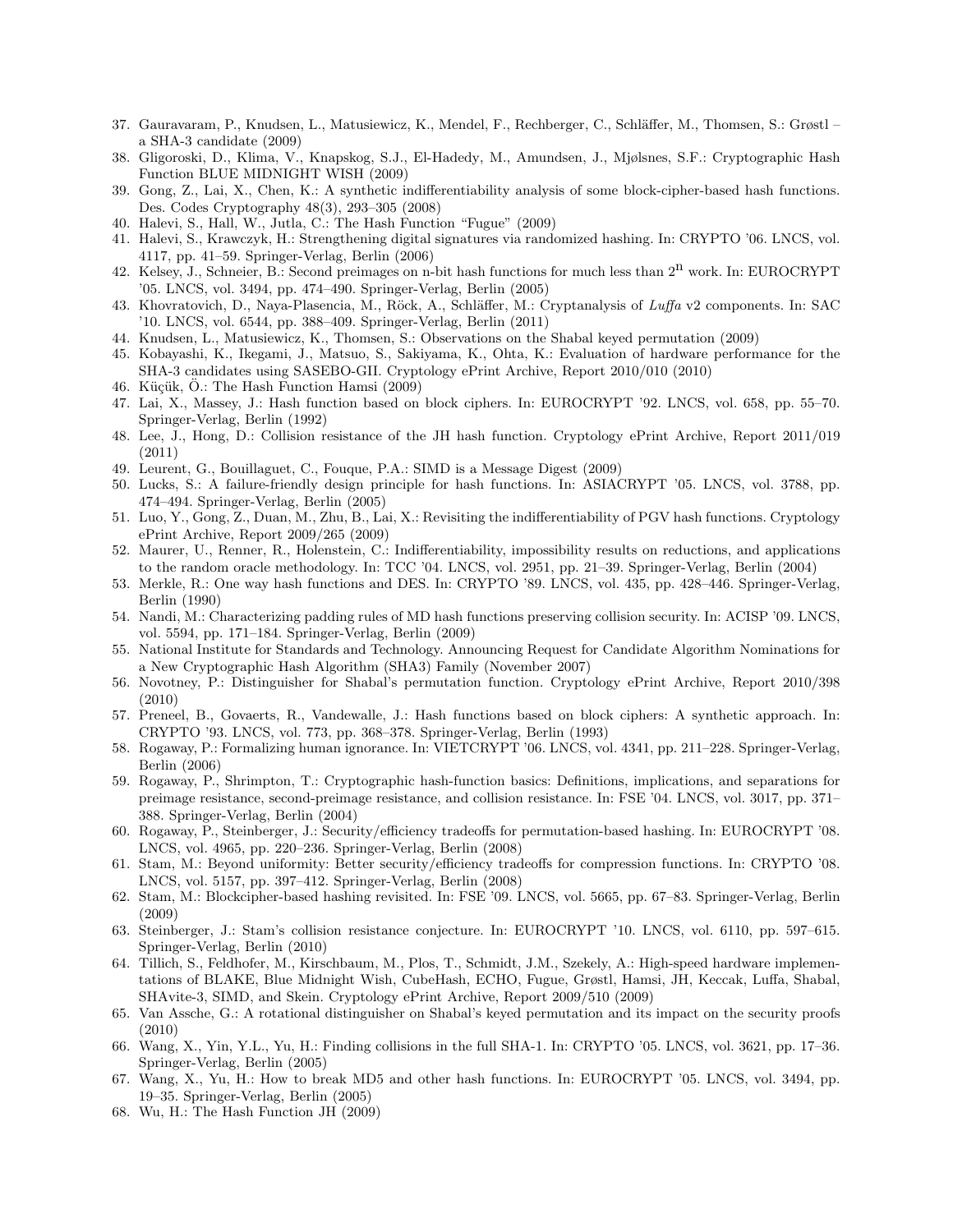## <span id="page-15-0"></span>A Preservation of Collision Resistance

For the purpose of the analysis of the SHA-3 candidates, we generalize the well-known result by Merkle and Damgård. The result of Thm. [1](#page-15-1) differs in three cases: we consider any suffix-free padding, the proof allows for different compression functions in one hash function evaluation, and it includes an optional chopping at the end. Related work can, a.o., be found in [\[53](#page-14-5)[,27,](#page-13-2)[29,](#page-13-33)[54\]](#page-14-31).

**Theorem 1.** Let  $l, m, n \in \mathbb{N}$  such that  $l \geq n$ . Let pad :  $\mathbb{Z}_2^* \to (\mathbb{Z}_2^m)^*$  be a suffix-free padding and Let  $f, g: \mathbb{Z}_2^l \times \mathbb{Z}_2^m \to \mathbb{Z}_2^l$  be two compression functions. Consider the hash function  $\mathcal{H}: \mathbb{Z}_2^* \to \mathbb{Z}_2^n$ defined as follows (cf. Fig. [2\)](#page-16-3), where  $h_0 = \mathsf{IV}$  is the initialization vector:

<span id="page-15-1"></span>
$$
\mathcal{H}(M) = h, \text{ where: } (M_1, \dots, M_k) = \text{pad}(M),
$$

$$
h_i = f(h_{i-1}, M_i) \text{ for } i = 1, \dots, k-1,
$$

$$
h_k = g(h_{k-1}, M_k),
$$

$$
h = \text{chop}_{l-n}(h_k).
$$

Define the function  $g': \mathbb{Z}_2^l \times \mathbb{Z}_2^m \to \mathbb{Z}_2^n$  by  $g' = \text{chop}_{l-n} \circ g$ . Then, the advantage of finding collisions for H is upper bounded by the advantage of finding collisions for f or g'. Formally, if f is  $(t_1, \varepsilon_1)$ collision secure, and g' is  $(t_2, \varepsilon_2)$  collision secure, then H is  $(t, \varepsilon)$  collision secure for  $\varepsilon = \varepsilon_1 + \varepsilon_2$ , and  $t = \min\{t_1, t_2\} - 2(K - 1)\tau_f$ , where  $\tau_f$  is the time to evaluate f and K is the maximum length of the messages, in blocks.

*Proof.* Suppose A is a  $(t, \varepsilon)$  collision finding attacker for H. We construct collision finding adversaries  $\mathcal{B}_1$  and  $\mathcal{B}_2$  for f and g, respectively, using the following observation.

Let M, M' be two distinct messages such that  $\mathcal{H}(M) = \mathcal{H}(M')$ . Let  $(M_1, \ldots, M_k)$  be the padded message of  $M$ , and  $(M'_1, \ldots, M'_{k'})$  be the padded message of  $M'.$  Define the intermediate state values  $h_i, h'_i$  similarly. A collision on  $M, M'$  means that  $\mathsf{chop}_{l-n}(g(h_{k-1}, M_k)) = \mathsf{chop}_{l-n}(g(h'_{k'-1}, M'_{k'})).$ Now, if  $(h_{k-1}, M_k) \neq (h'_{k'-1}, M'_{k'})$  this results in a collision for g'. Assume the contrary, and let  $j \in \{1, ..., \min\{k, k'\} - 1\}$  be the minimal index such that  $(h_{k-j-1}, M_{k-j}) \neq (h'_{k'-j-1}, M'_{k'-j})$ . We notice that such index j exists: in case  $k = k'$  it exists as  $M \neq M'$ , and in case  $k \neq k'$  it exists as the padding rule is suffix-free. By definition of the index j, we have  $h_{k-j} = h'_{k'-j}$ , and in particular we obtain a collision for  $f$ :

$$
f(h_{k-j-1}, M_{k-j}) = h_{k-j} = h'_{k'-j} = f(h'_{k'-j-1}, M'_{k'-j}).
$$

Both  $\mathcal{B}_1, \mathcal{B}_2$  follow this procedure. If M, M' define a collision for f,  $\mathcal{B}_1$  outputs this collision. Similarly for  $\mathcal{B}_2$  and g'. Both adversaries work in time at most  $t + 2(K - 1)\tau_f$ , from which we deduce  $t \ge \min\{t_1, t_2\} - 2(K - 1)\tau_f$ . The messages M, M' define a collision for f or g'. Thus, we obtain  $\varepsilon \leq \varepsilon_1 + \varepsilon_2$ .

In case the design is based on the compression function  $f$  only (but it may still include the chopping), the above result can easily be simplified to  $\mathbf{Adv}_{\mathcal{H}}^{\text{gcd}}(\mathcal{A}) \leq \mathbf{Adv}_{f'}^{\text{gcd}}(\mathcal{B}_1)$ , where f' is defined by  $f' = \text{chop}_{l-n} \circ f$ . Observe that this result also holds if  $l = n$ , and in particular, the basic theorems of Merkle and Damgård are covered as well. We note that Thm. [1](#page-15-1) can be generalized arbitrarily, e.g. to more different compression functions, but for the purpose of this paper, the mentioned generalization of the Merkle-Damgård structure suffices.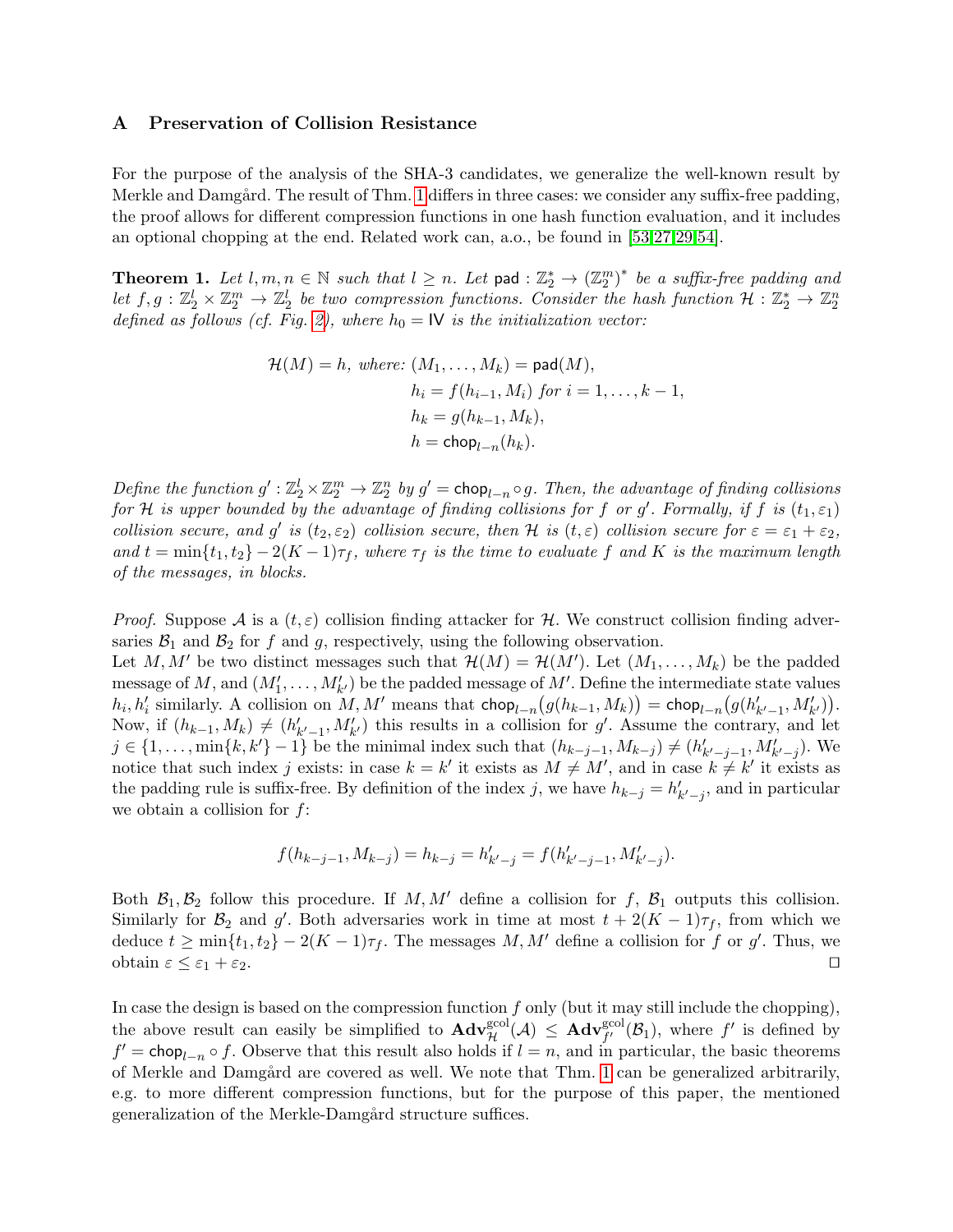

<span id="page-16-3"></span>Fig. 2. A generalized Merkle-Damgård structure. f, g are two compression functions, and chop<sub>l−n</sub> chops off  $l - n$  bits of the state.

## <span id="page-16-0"></span>B Security Implications of Indifferentiability

Indifferentiability assures that a design is structurally correct, and that it can replace a random oracle without security loss. In particular, it guarantees that, up to a certain degree, the design is secured against any generic attack, like finding preimages, collisions, multicollisions, etc. In Thm. [2,](#page-16-1) we formally prove a security reduction to derive security against specific attacks from the indifferentiability of a hash function. This proof is based on a personal communication with Joan Daemen.

<span id="page-16-1"></span>**Theorem 2.** Let H be a hash function, built on underlying primitive  $\pi$ , and RO be a random oracle, where H and RO have the same domain and range space. Denote by  $\boldsymbol{Adv}^{\text{pro}}_{\mathcal{H}}(q)$  the advantage of distinguishing  $(\mathcal{H}, \pi)$  from  $(RO, S)$ , for some simulator S, maximized over all distinguishers  $\mathcal D$ making at most q queries. Let atk be a security property of H. Denote by  $\pmb{Adv}^{\text{atk}}_{\mathcal{H}}(q)$  the advantage of breaking H under atk, maximized over all adversaries A making at most q queries. Then:

$$
\boldsymbol{Adv}_{\mathcal{H}}^{\text{atk}}(q) \le \boldsymbol{Pr}_{RO}^{\text{atk}}(q) + \boldsymbol{Adv}_{\mathcal{H}}^{\text{pro}}(q),\tag{1}
$$

where  $Pr_{RO}^{atk}(q)$  denotes the success probability of a generic attack against H under atk, after at most q queries.

*Proof.* Let A be any  $(q, \varepsilon)$  attacker for H under security notion atk, and assume  $\varepsilon > \mathbf{Pr}_{RO}^{atk}(q)$ . We define a distinguisher D for the indifferentiability of H as follows: D makes the same queries as  $A$ , and obtains a query history  $Q$  (with query answers coming from either  $H$  or  $RO$ ). Next,  $D$  outputs 1 if Q violates security notion atk, and 0 otherwise. Denote by  $\mathbf{Adv}_{\mathcal{H}}^{\text{pro}}(\mathcal{D})$  the success probability of D. By definition, we have  $|\mathbf{Pr}(\mathcal{D}^{\mathcal{H},\pi}=1)-\mathbf{Pr}(\mathcal{D}^{RO,S}=1)|=\mathbf{Adv}_{\mathcal{H}}^{\text{pro}}(\mathcal{D})\leq \mathbf{Adv}_{\mathcal{H}}^{\text{pro}}(q).$ By  $E_{\mathcal{H}}$  (resp.  $E_{RO}$ ), we denote the event that Q defines a set of query pairs that break  $\mathcal{H}$  (resp. RO)

under security notion atk. The distinguisher outputs 1 if and only if Q violates security notion atk, and hence we obtain:

$$
\mathbf{Pr}\left(\mathcal{D}^{\mathcal{H},\pi}=1\right) = \mathbf{Pr}\left(\mathcal{D}^{\mathcal{H},\pi}=1 \mid E_{\mathcal{H}}\right) \mathbf{Pr}\left(E_{\mathcal{H}}\right) + \mathbf{Pr}\left(\mathcal{D}^{\mathcal{H},\pi}=1 \mid \neg E_{\mathcal{H}}\right) \mathbf{Pr}\left(\neg E_{\mathcal{H}}\right)
$$

$$
= 1 \cdot \mathbf{Pr}\left(E_{\mathcal{H}}\right) + 0 = \varepsilon.
$$

Similarly, we get  $\mathbf{Pr}(\mathcal{D}^{RO,S} = 1) = \mathbf{Pr}(E_{RO}) = \mathbf{Pr}_{RO}^{atk}(q)$ . As  $\varepsilon > \mathbf{Pr}_{RO}^{atk}(q)$ , we consequently derive  $\varepsilon \leq \mathbf{Pr}_{RO}^{\text{atk}}(q) + \mathbf{Adv}_{\mathcal{H}}^{\text{pro}}(q)$ . This holds for any  $(q, \varepsilon)$  adversary for H under security notion atk, which completes the proof.  $\Box$ 

# <span id="page-16-2"></span>C Padding Rules

The padding rules of all SHA-3 hash function candidates are summarized. All padding functions output bit strings parsed as sequences of m-bit blocks, where  $m$  is the message block length of